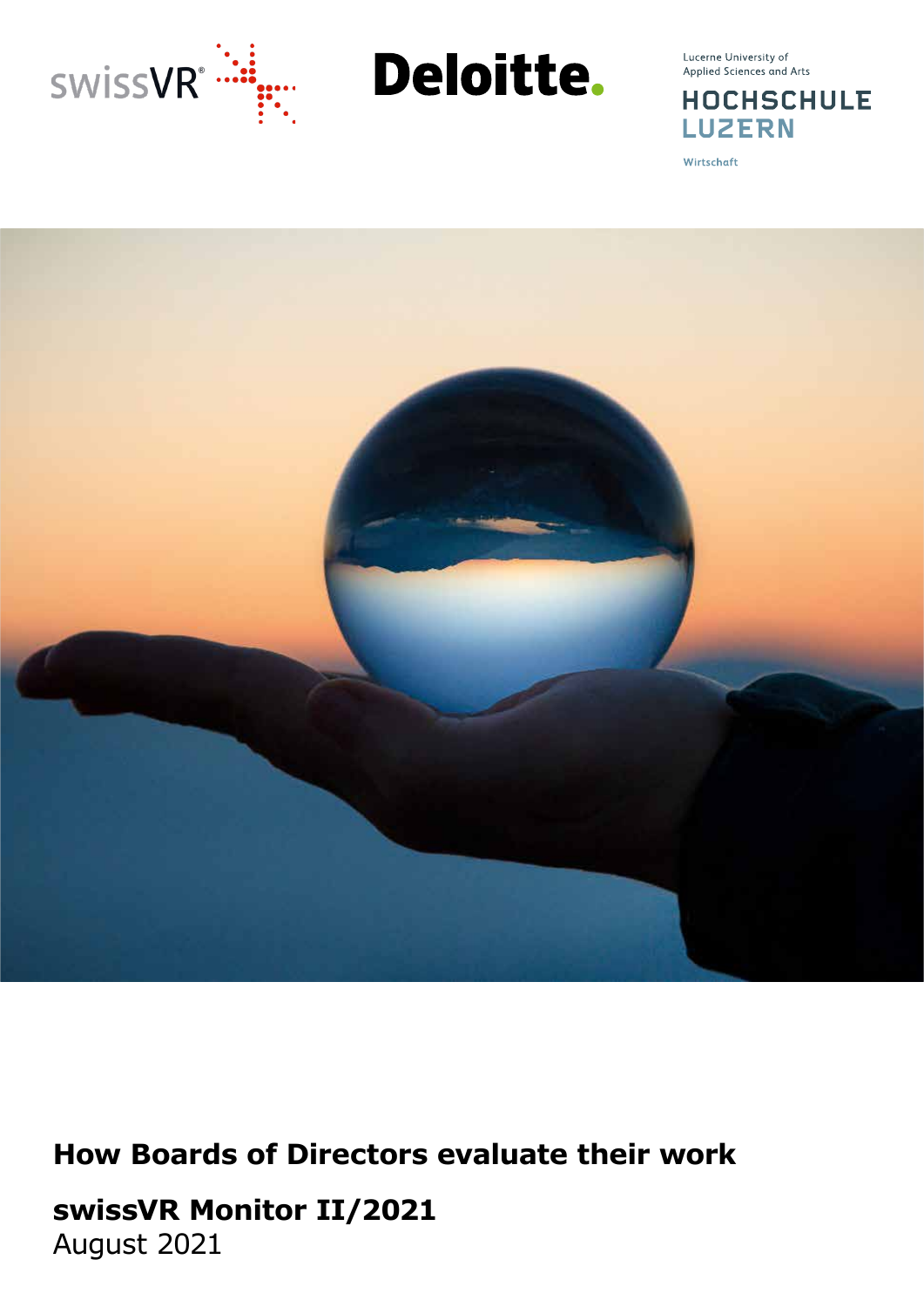# **Contents**

| Foreword                                                                    | 3  |
|-----------------------------------------------------------------------------|----|
| Summary and key findings                                                    | 4  |
| <b>Outlook</b>                                                              | 5  |
| Economic, sector and business outlook                                       | 5  |
| Focus topic: How Boards of Directors evaluate their work                    | 7  |
| Types and frequency of evaluation                                           | 7  |
| Topics for Board evaluation                                                 | 9  |
| Board meetings without management present                                   | 10 |
| Assessing the work of the Board                                             | 11 |
| Assessing potential challenges facing the Board                             | 12 |
| Improvements based on the Board evaluation                                  | 13 |
| Structural issues facing the Board of Directors                             | 14 |
| Internal organisation of the Board of Directors                             | 14 |
| Challenges facing the Board of Directors                                    | 15 |
| Special responsibilities and committees                                     | 16 |
| <b>Interviews</b>                                                           | 19 |
| Eftychia Fischer on the performance of a Board of Directors                 | 19 |
| Martin Hirzel on the potential challenges of evaluating Boards of Directors | 21 |
| Christian Wunderlin on evaluating SME Boards of Directors                   | 23 |
| Contacts and authors                                                        | 27 |

#### **About the survey**

This is the tenth edition of swissVR Monitor and is based on a survey of 408 members of Swiss company Boards of Directors. The aim of the survey is to gauge Board members' attitudes to the outlook for the economy and business and to corporate governance issues. This edition also focuses specifically on the evaluation of the work of Boards of Directors.

The swissVR Monitor survey was conducted by swissVR in cooperation with Deloitte AG and the Lucerne University of Applied Sciences and Arts between 7 June and 15 July 2021. A total of 408 Board members took part, representing listed companies as well as small and medium-sized companies (SMEs) from every major sector of the Swiss economy. 32% of the participants are from large companies, 35% from medium-sized companies and 33% from small companies.

The aim of swissVR Monitor is to offer Board members a benchmark for comparing the issues facing their own Board with those facing their counterparts on other company Boards. SwissVR Monitor also aims to share with the wider public the ways in which Board members perceive their role and the current economic situation.

#### **A note on the methodology**

When comparing survey results over time, please note that the sample may have changed. Percentage figures are rounded to add up to 100. Company size is determined by workforce: small companies have between 1 and 49 employees, medium-sized companies have between 50 and 249 employees, and large companies have 250 or more employees.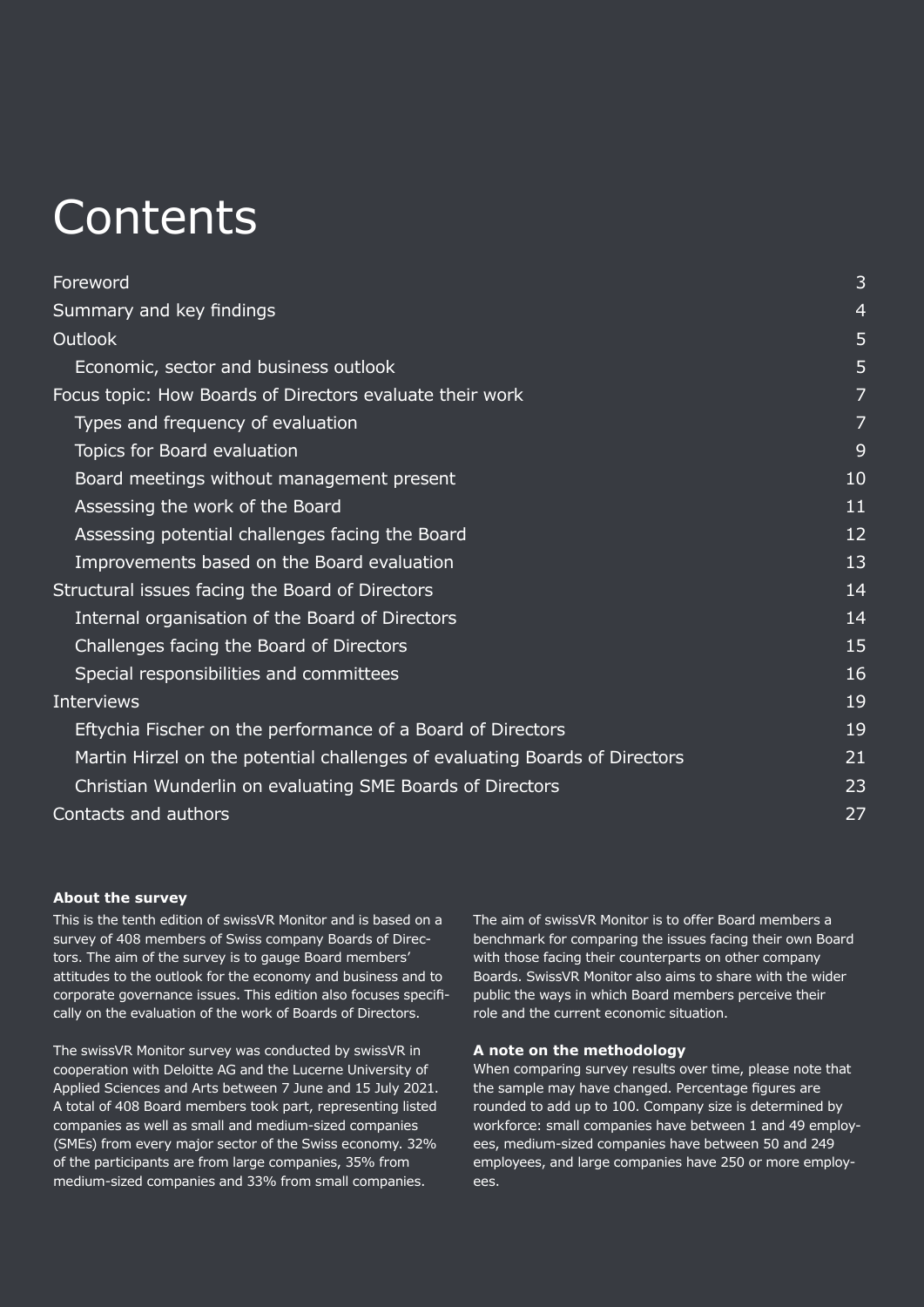## Foreword

**Amid the routine, content-driven work of any Board of Directors, it is all too easy to forget to pause and reflect on how well the Board is functioning and what improvements could be made. swissVR Monitor II/2021 therefore looks at how Boards evaluate their own work. It is gratifying to note that the overwhelming majority of Boards do carry out such evaluations and use them as the basis for improvements. The picture in relation to Board evaluation is positive overall, although there is some room for improvement, for example in relation to implementing measures to optimise the way the Board works.**

#### Dear reader,

We are delighted to bring you swissVR Monitor II/2021, a survey conducted jointly by swissVR, Deloitte and the Lucerne University of Applied Sciences. For this edition, we surveyed 408 members of Boards of Directors across Switzerland. The findings reflect their attitudes not only to the economy and the outlook for business but also to relevant areas of their own role. The special focus topic in this tenth swissVR monitor is evaluation of the work of the Board of Directors.

swissVR Monitor II/2021 provides a number of insights:

- **•** Board members rate the economic, sector and business outlook as very positive. The COVID-19 crisis seems to have passed, and respondents now expect the economy to recover.
- **•** A large majority of those surveyed report that their Board evaluates its work periodically, using a variety of methods including spontaneous discussions, individual feedback interviews and questionnaires.
- **•** Most Boards make use of formal self-evaluation, usually annually. It is rare for Boards to commission external providers to conduct an evaluation.
- **•** Evaluation focuses on the internal organisation of the Board and how it functions and on cooperation with management. It is common for Boards to meet without management being present.

 $C$   $Riz$ 

 $M_{\odot}$ 

**•** Survey respondents rate cooperation with management and the internal organisation of the Board as very good. Awareness of the boundaries between strategic and operational areas can be a challenge, along with the excessive influence that individual Board members may have on decision-making.

- **•** In most cases, Board members use evaluation as the basis for formulating measures for improvements. Some or most of these measures are actually implemented, though there is scope for more consistent implementation.
- **•** A majority of Boards allocate special areas or responsibilities to individual members, though this varies in line with company size and sector.
- **•** Only a minority of Boards set up committees. Here, too, company size, sector and Board size determine the internal organisation of the Board of Directors.

We would like to thank all the Board members who participated in this swissVR Monitor. We hope you will find this report an informative and enjoyable read.

 $(4.1)$ 

**Cornelia Ritz Bossicard Reto Savoia Prof. Dr. Christoph Lengwiler** President swissVR CEO Deloitte Schweiz Lecturer (external) IFZ/Lucerne University of Applied Sciences and Arts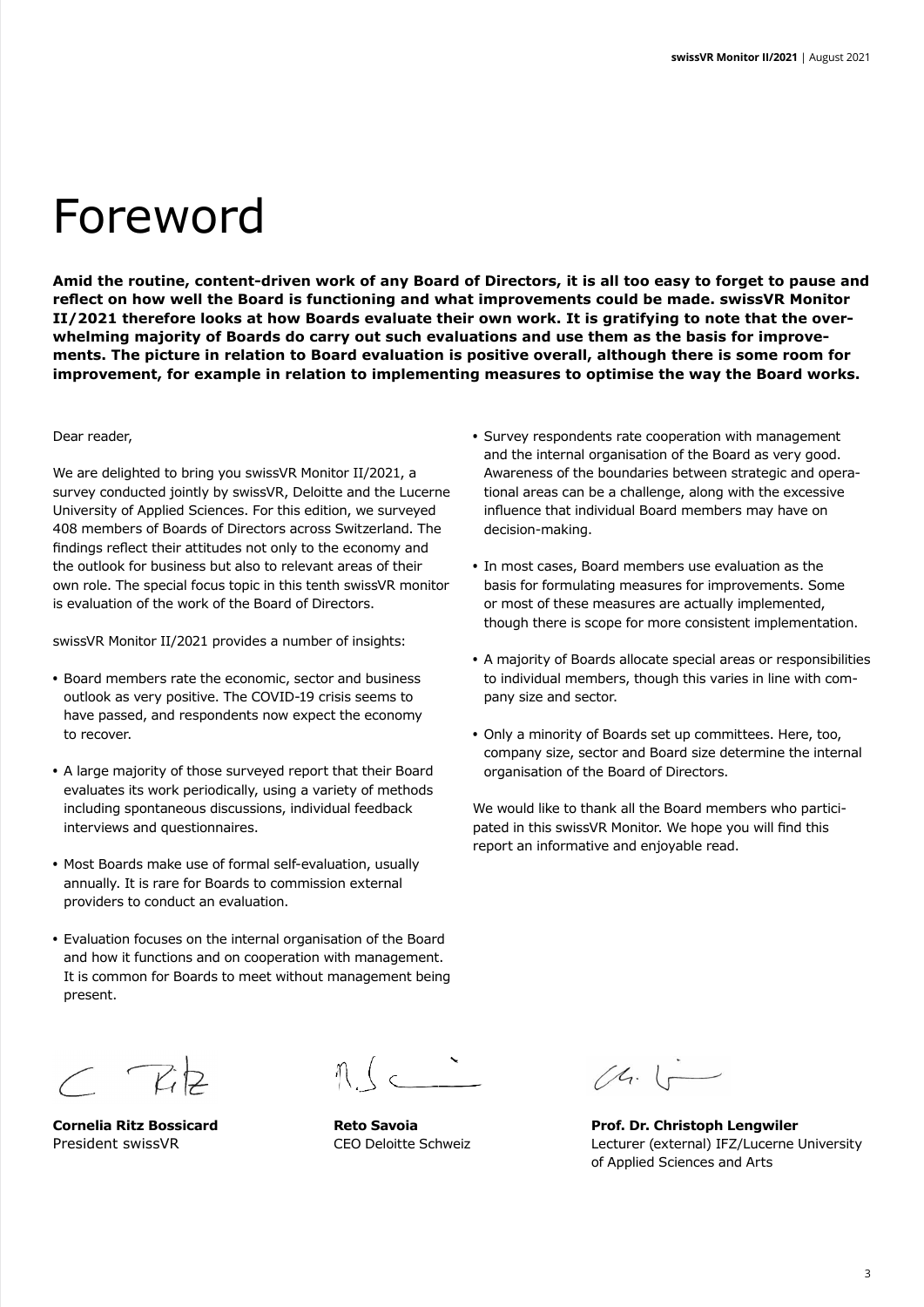# Summary and key findings





expect the Swiss economy to grow over the next 12 months.



say that their Board evaluates its own work.

# 50%

focus on the Board's performance during evaluation.

## 98%

see themselves as sparring partners and as providing constructive criticism to management.

80%



the basis for specific improvements.



set up committees within the Board.

#### **Economy expected to recover strongly from the COVID-19 crisis**

Board members are very positive in their rating of the outlook for the economy, their sector and their company's business over the next 12 months. There are, however, differences between sectors. Board members in the information and communications technology (ICT) sector are very optimistic, while those in tourism and hospitality and financial services are more cautious. Recovery from the pandemic is likely to vary from sector to sector.

#### **Vast majority of Boards self-evaluate**

Most Swiss Boards evaluate their own work, with more than half using a formal method of evaluation, such as structured interviews/discussions or questionnaires. Most carry out evaluation annually. A majority of Boards self-evaluate, with third-party external evaluation rare. Boards in large companies and in the transport and logistics and financial services sectors evaluate their performance more frequently than average and/or are more likely than average to do so in a structured way.

#### **Wide range of topics for Board evaluations**

Board evaluations are most likely to focus on internal organisation and the way the Board works and on cooperation with management. Other commonly discussed topics include the quality of documents and reports to the Board, how well the Board is informed about important events within the company, and 'soft' issues, such as the culture of debate. Surprisingly, only half of all Boards include their own performance in evaluations.

#### **Very positive assessment of the Board's work, but also challenges**

Board members surveyed rate their cooperation with management, the Board's internal organisation and the way it operates as very positive. Almost all report that they understand their role as that of a 'sparring partner' for management, whose operation they challenge and provide constructive feedback on. They describe the greatest challenge as the fact that individual Board members sometimes lack awareness of the boundaries between strategic and operational issues or have an excessive influence over the decisions made within the Board.

#### **Evaluation mostly leads to improvement measures**

Four out of five Board members surveyed say that they formulate specific measures after evaluations to improve the way the Board operates. The remaining Boards either perceive no room for improvement or fail to identify such potential as part of the evaluation process. Respondents indicate that where the Board formulates improvement measures, these are mostly implemented. However, implementation could clearly be more consistent.

#### **Convening committees depends largely on company size and sector**

Just over half of all Boards have committees: the figure for large companies is almost three-quarters, while in small companies, it falls to just one-fifth. Committees are most common in Boards in the financial services sector, where almost four-fifths have at least one committee. In most other sectors, this proportion falls to less than half. However, many Boards allocate specialist areas or responsibilities to individual members.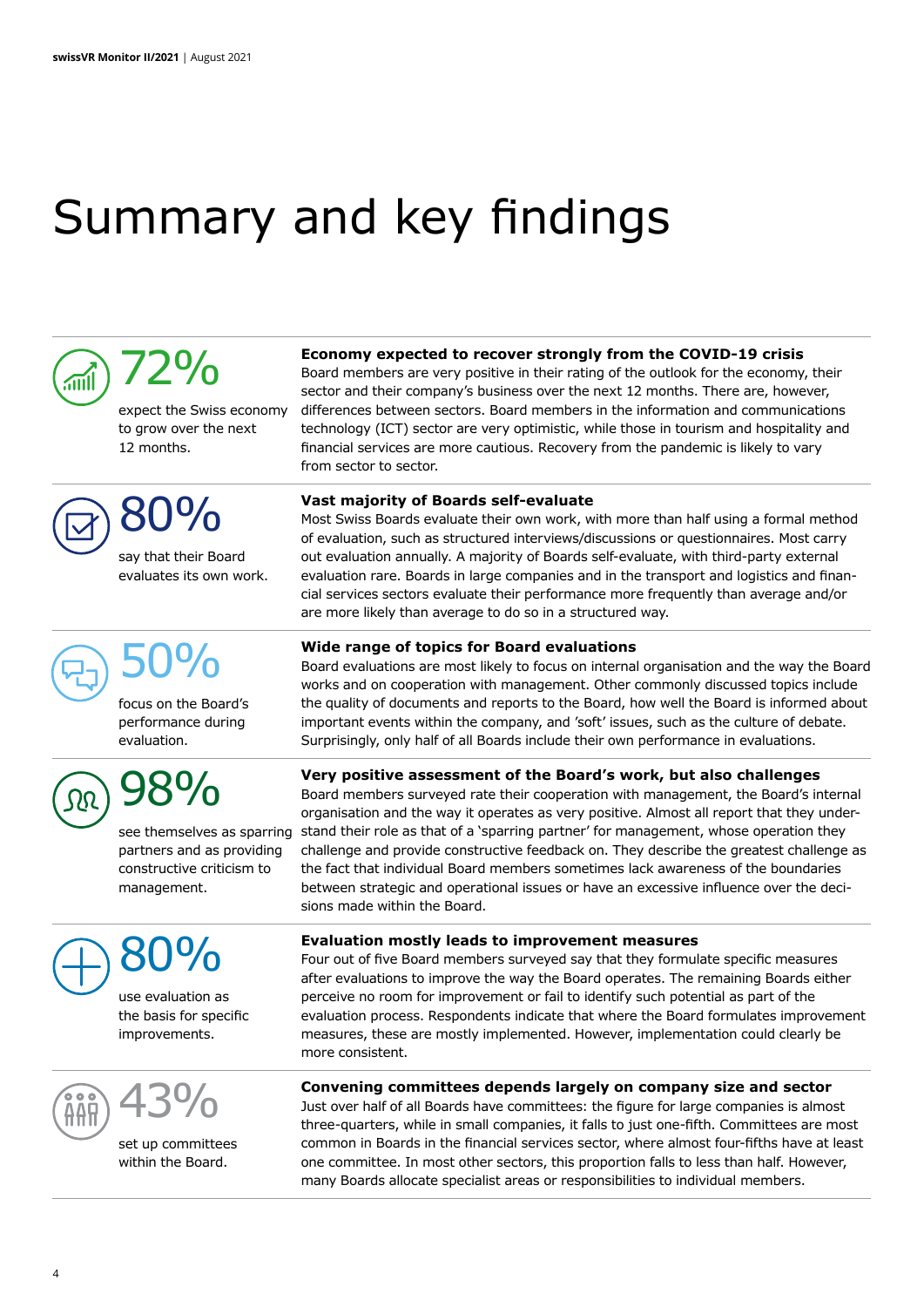# Outlook

## **Economic, sector and business outlook**

Board members surveyed rate the **prospects for the Swiss economy, their sector and their company** as very positive, with optimism at its highest level across all ten swissVR surveys conducted so far. Since the high point in 2018, Board members' rating of the outlook for the economy has declined steadily and fell further in response to the COVID-19 pandemic (see Chart 1). Expectations hit their lowest level in the summer 2020 swissVR Monitor as a result of the pandemic, but there was a clear reversal of this trend in early 2021, and by summer 2021, positive ratings are back at a record level. This trend applies to Board members' assessment both of the prospects for the Swiss economy as a whole and of the outlook for their sector and for business. This improvement in the mood of Board members is probably attributable primarily to the gradual relaxation of COVID-19 restrictions and the growth in business in H1 2021. It also reflects the forecasts of the Swiss State Secretariat for Economic Affairs (SECO), which is assuming a strong economic recovery in 2021 and 2022.

From an overall negative position in swissVR Monitor I/2021, when 27% of respondents rated the **economic outlook** as negative as against 23% who rated it as positive, Board members are now much more optimistic, with 72% of respondents rating the economic outlook as positive and just 3% rating it as negative. Respondents increasingly expect Switzerland to make a rapid economic recovery. However, Board members' assessment varies according to the sector they represent: in tourism and hospitality, only half (50%) rate the outlook over the next 12 months as positive, something that is probably attributable mainly to the continuing uncertainty and risk associated with the pandemic and ongoing travel restrictions.

Two-thirds of Board members (65%) rate the **outlook for their sector** over the next 12 months as positive, by far the highest value since 2017. The proportion rating the outlook as negative is just 5%, itself an all-time low for the swissVR Monitor survey. Levels of optimism are highest in the ICT sector, where 95% of respondents rate the outlook as positive

#### **Chart 1. Economic, sector and business outlook over the next 12 months**

**Question: How do you rate the prospects for the Swiss economy / sector / your company over the next 12 months?**

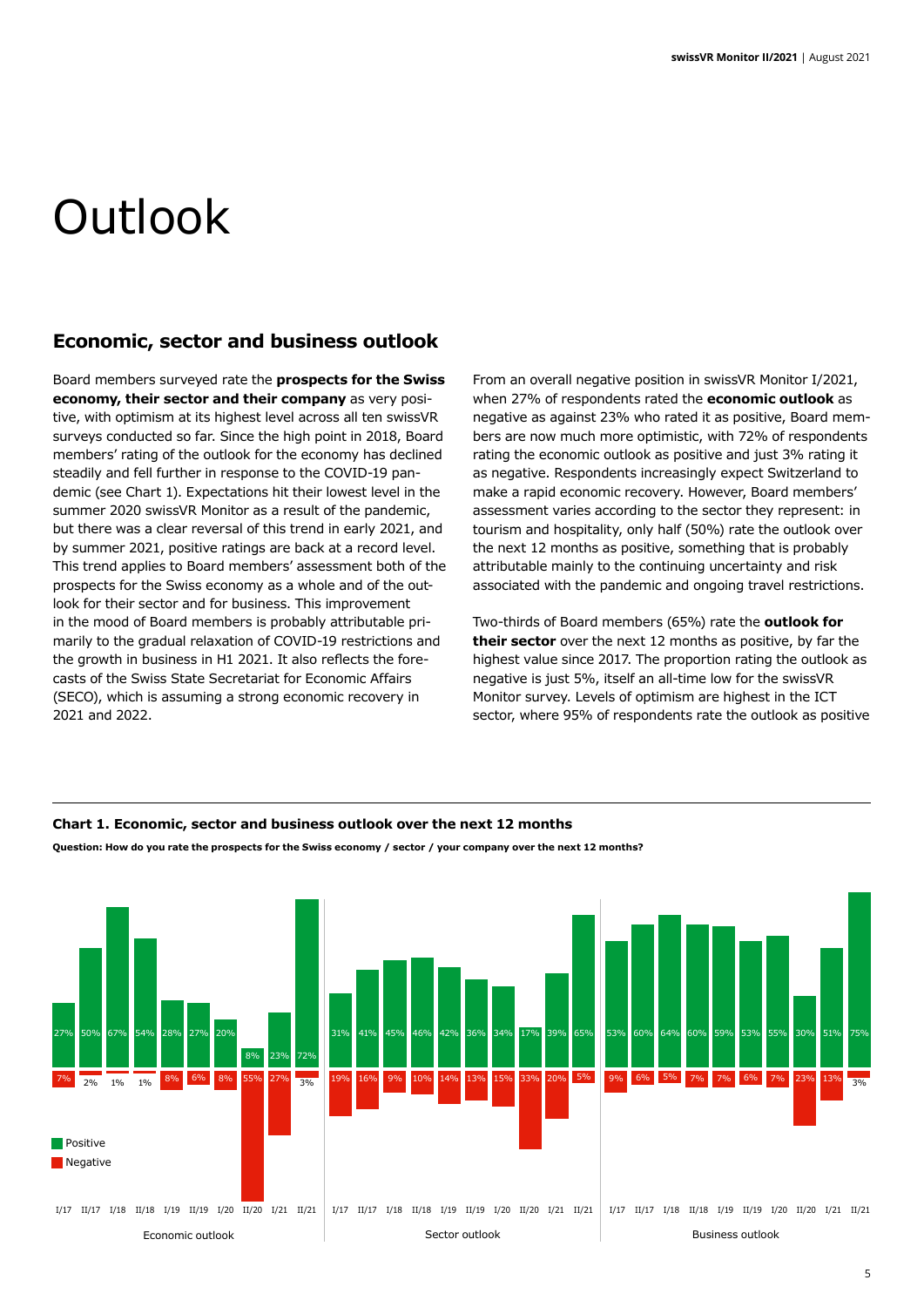– perhaps because of the major advances in digitalisation driven by the pandemic. Once again, however, Board members in tourism and hospitality are much less optimistic, as are also those in financial services.

As noted in previous surveys, Board members rate their company's **business outlook** as more positive than the economic or sector outlook. Three-quarters of Board members surveyed (75%) believe the next 12 months will be very positive for their company, the highest figure recorded over the five years the survey has been conducted. Just 3% of Board members rate the business outlook for their company as negative. Board members in the commerce/consumer goods and ICT sectors are particularly likely to rate their company's business prospects as positive (86% of respondents in both sectors). However, in the financial services sector the ratings are below the average at 63%. This sector has survived the pandemic surprisingly well, but stagnating profit margins, the growing risk of credit defaults and record prices on property and stock markets are likely to have dampened assessments of future prospects.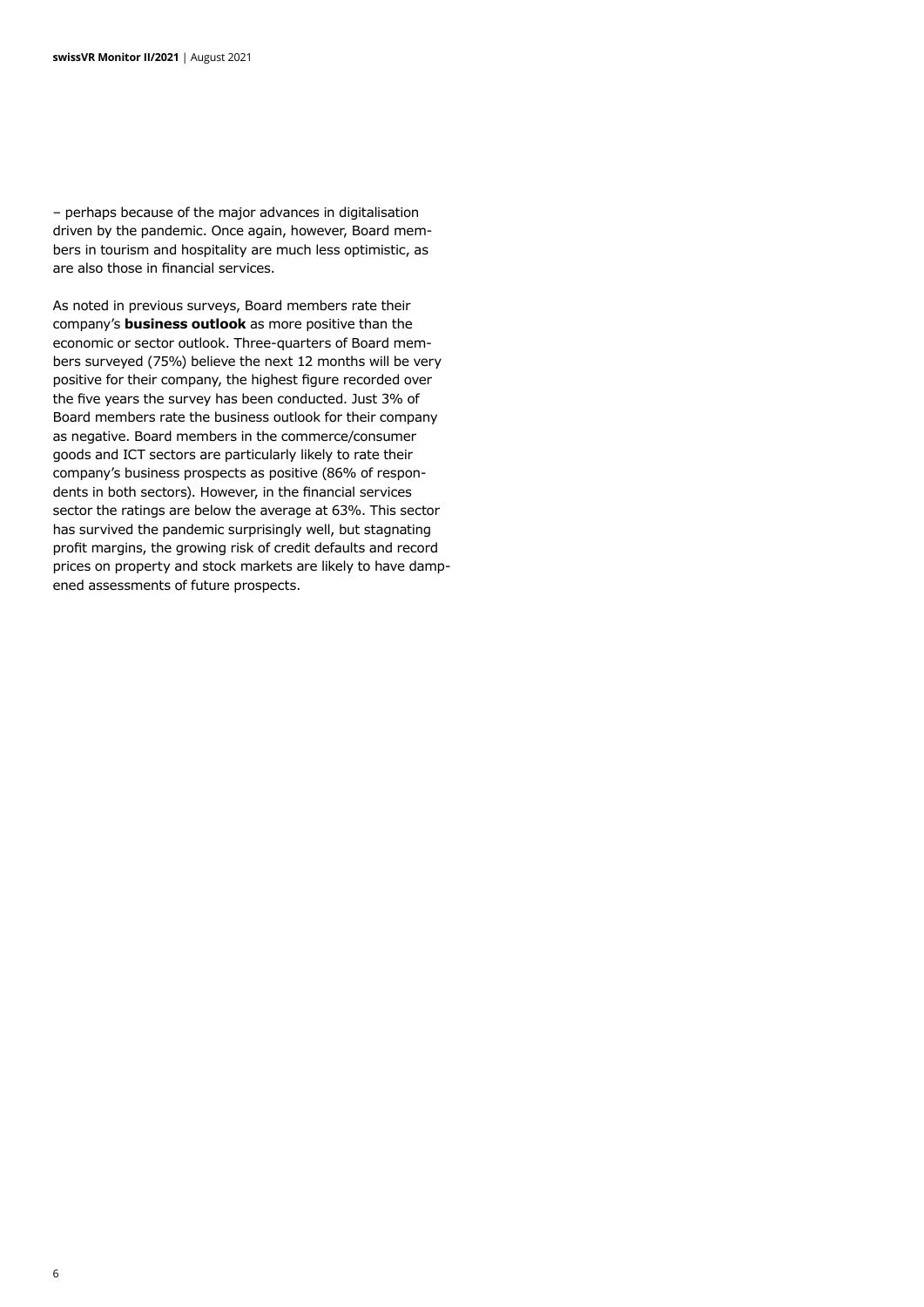# Focus topic: How Boards of Directors evaluate their work

One aspect of good corporate governance is that the Board of Directors periodically evaluates and reflects on its own work. Such evaluation may focus on cooperation within the Board, its internal organisation, or 'soft' factors, such as the culture of debate within the Board. Evaluation is, therefore, defined very broadly to cover both formal and informal activities by

the Board as it reflects on and monitors its work and performance. Some specific aspects of evaluation have been tackled indirectly in previous editions of swissVR Monitor, such as appointments to the Board in swissVR Monitor 1/2018. This edition considers evaluation of the Board as a standalone focus topic.

## **Types and frequency of evaluation**

One-fifth of all Board members report that there is **no evaluation of the work of their Board** (see Chart 2). The remaining 80% say the work of their Board is evaluated in some form, using a number of different methods. These methods vary in terms of their formality and structure. Around a third of respondents report that evaluation takes the form of **informal ad hoc conversations among Board members** (34%) or **spontaneous discussions within** 

**the Board** (32%). More formal evaluations are also reported, with just under two-fifths of respondents (39%) saying that **evaluation is an agenda item for Board meetings and structured discussions within the Board**. Around a quarter (23%) report holding **individual feedback interviews with the President of the Board**, with a further quarter (27%) saying their Board **completes a structured questionnaire**.

### **Chart 2. Types of Board evaluation**

**Question: How does your Board of Directors evaluate its work/performance? [Please select all that apply]**

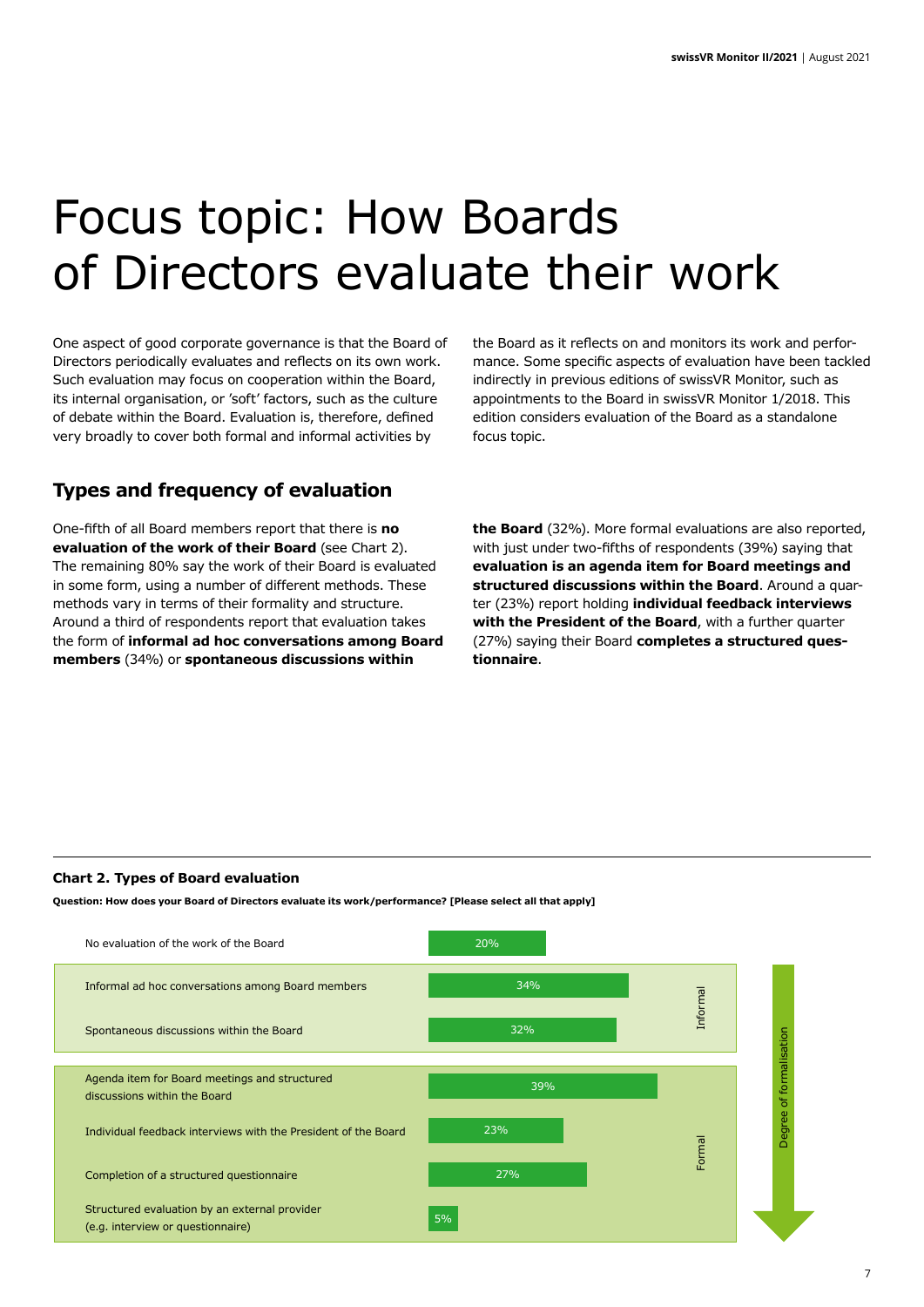Just 5% of Board members surveyed say their Board undergoes structured evaluation by an external provider. Chart 3 shows how few Boards choose this method of evaluation, with just one respondent in eight (13%) reporting that their Board has even undergone an **external (third-party) evaluation**. Those that have undergone external evaluation are most likely in large companies (54%) and in the financial services

sector (33% of respondents in this sector, as against 18% across the sample as a whole). External evaluation of the work of Boards will clearly remain a minority choice: just one Board member in seven believes that their Board will undergo external evaluation over the next two years. Self-evaluation will therefore remain the dominant form of Board evaluation.



#### **Chart 3. Board evaluation by external providers**

#### **Chart 4. Frequency of formal Board evaluation**

**Question: How frequently does your Board formally (self-)evaluate its work?**



**Formal evaluation (possibly in combination with informal evaluation)** 

**Exclusively informal evaluation** 

No evaluation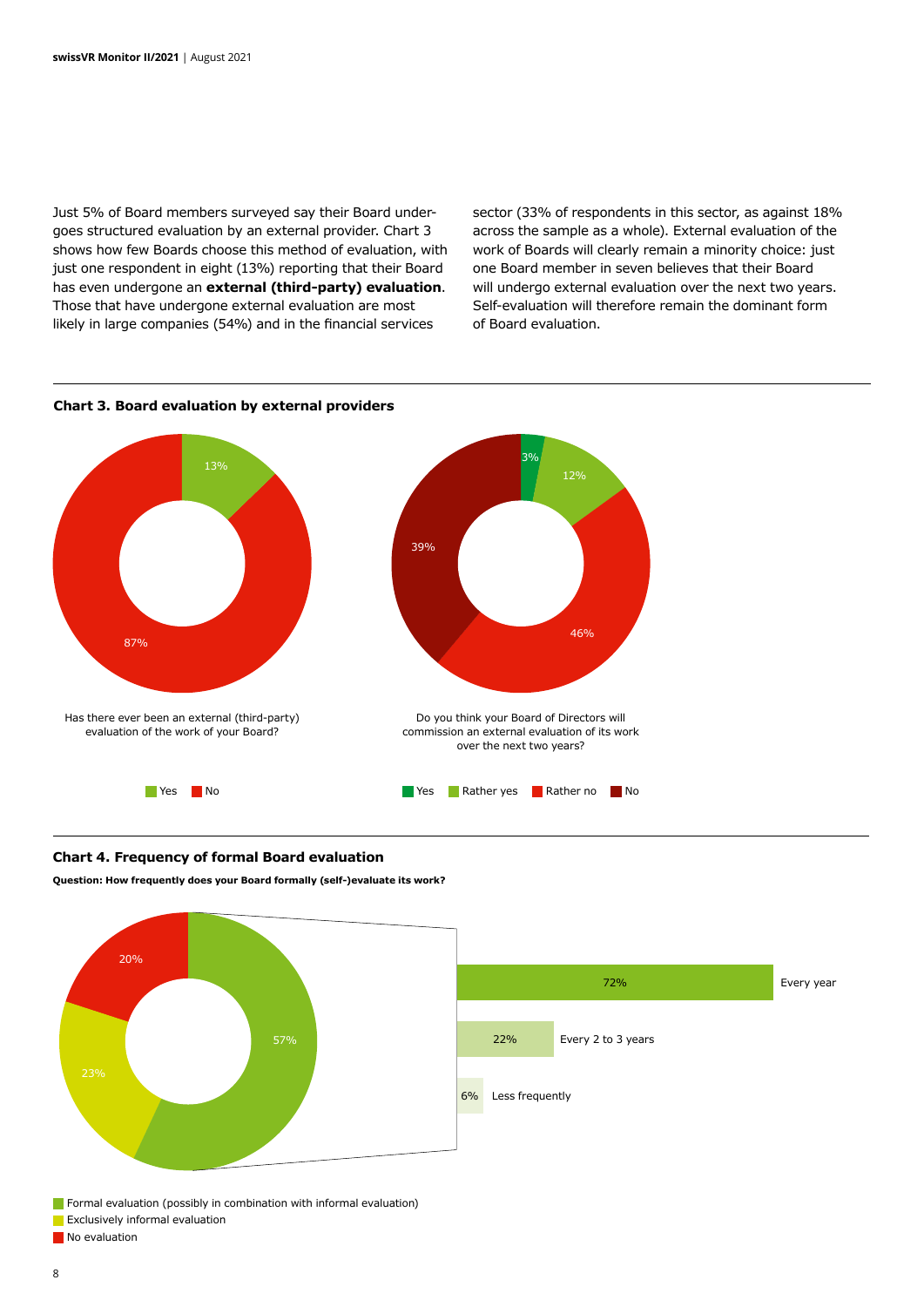Overall, a majority of those surveyed (57%) report using at least one of the **formal methods of evaluation** listed (see Chart 4). In such cases, there may also be informal evaluation. In the case of Boards using at least one of the formal methods of evaluation, this evaluation takes place **annually** in almost three-quarters of cases (72%), with about a fifth carried out **every two to three years** (22%). Just 6% report such evaluation being carried out **less frequently**.

Around a quarter (23%) of Boards evaluate their work **exclusively informally**. In such cases, it may be advisable for Boards in future to switch to formal self-evaluation of their work. There is also room for improvement among the fifth of Boards that do not evaluate their work in any way.

Whether, and in what form, formal evaluation is carried out depends on company size and sector. Board members in large companies are, for example, more likely to put discussion of the Board's work on the agenda for meetings as a formal item for discussion (53%, compared with 29% of Board members from small companies) or to use structured questionnaires (47%, compared with 16% of those in small companies). One reason is probably that the work of the Board is more formalised in larger companies than in small ones. In the case of listed companies in particular, formal evaluation is regarded as 'state of the art'. It is also clear that companies in regulated sectors or semi-public companies are more likely than average to undergo formal evaluation. Boards in the financial services sector, for example, are noticeably more likely to put evaluation on the agenda for formal discussion (60%) or to report using structured questionnaires (69%). Boards of companies in the transport and logistics sector focus particularly on formal discussion as part of Board meetings (57%).

## **Topics for Board evaluation**

Boards also differ widely in the specific topics they evaluate as well as in the format of the evaluation (formal or informal). Respondents were asked to choose from a list of issues that could or should be tackled as part of an evaluation, and as Chart 5 shows, the most commonly cited issues are **cooperation with management** (72%) and the **internal organisa-**

**tion and operation of the Board** (70%). A majority of respondents also report including the **quality of documents and reports for the Board** (59%) and **how well informed the Board is** (50%) in their evaluation, along with **'soft' issues**, such as the culture of debate, mutual trust and mutual respect (54%).

#### **Chart 5. Topics for Board evaluation**

**Question: Which of the following topics form part of the Board's (self-)evaluation? [Multiple answers possible, n=325]**

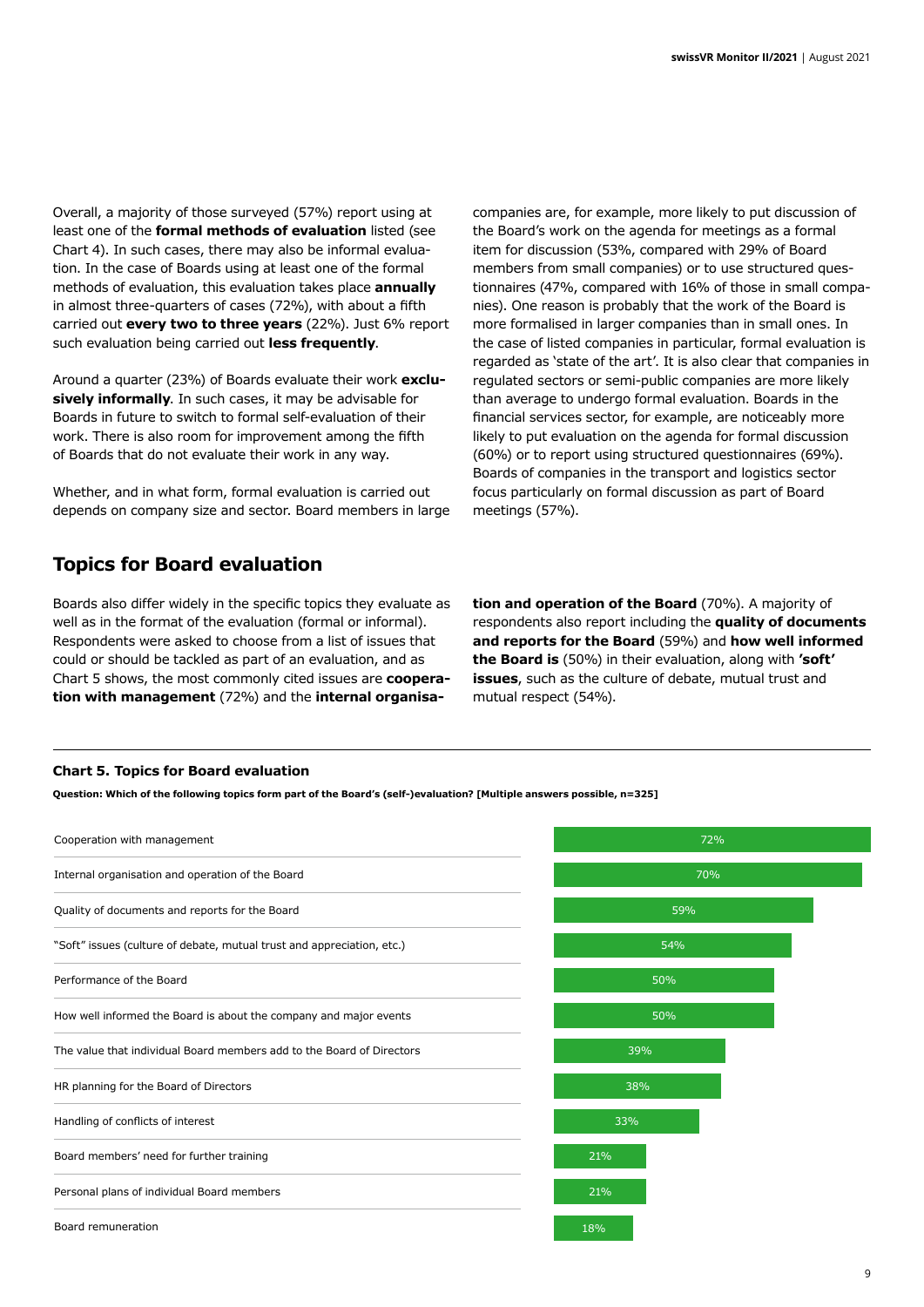Just half of respondents said their Board includes **performance** as an element of evaluation, while even fewer (39%) focus on the **value that individual members add to the Board**. It should be noted here, however, that it is difficult to measure the performance either of a Board as a whole or of individual members within it.

As the findings show, only around one-third of Boards evaluate their handling of HR planning or the way they deal with conflicts of interest (38% and 33% respectively). Even fewer tackle **Board members' need for further training** (21%), the **personal plans of members** (21%) or **Board remuneration** (18%). This may be because these issues do not come up for discussion regularly but arise only occasionally or when the situation requires it.

### **Board meetings without management present**

Cooperation with company management is a crucial and widely debated area of the work of a Board of Directors, so the survey asked whether the **Board holds meetings without management being present** at which it reflects, among other issues, on its work and on issues relating to its interaction with management. As Chart 6 shows, 71% of Board members report that this is the case. This also means that more than two-thirds of Boards interpret 'good governance' as involving discussion of issues without the presence of third parties.

This is particularly likely to be the case with Boards in large companies, of which an above average 81% meet without management present. One reason is probably the formal separation between Board and management, which is clearer in large companies than in small ones. In smaller, ownermanaged companies, by contrast, there is often an overlap between members of the management team and members of the Board of Directors.



**Chart 6. Board evaluation meetings without management**

Are Board meetings held without management being present so that Board members can reflect on their work among themselves? [n=325]

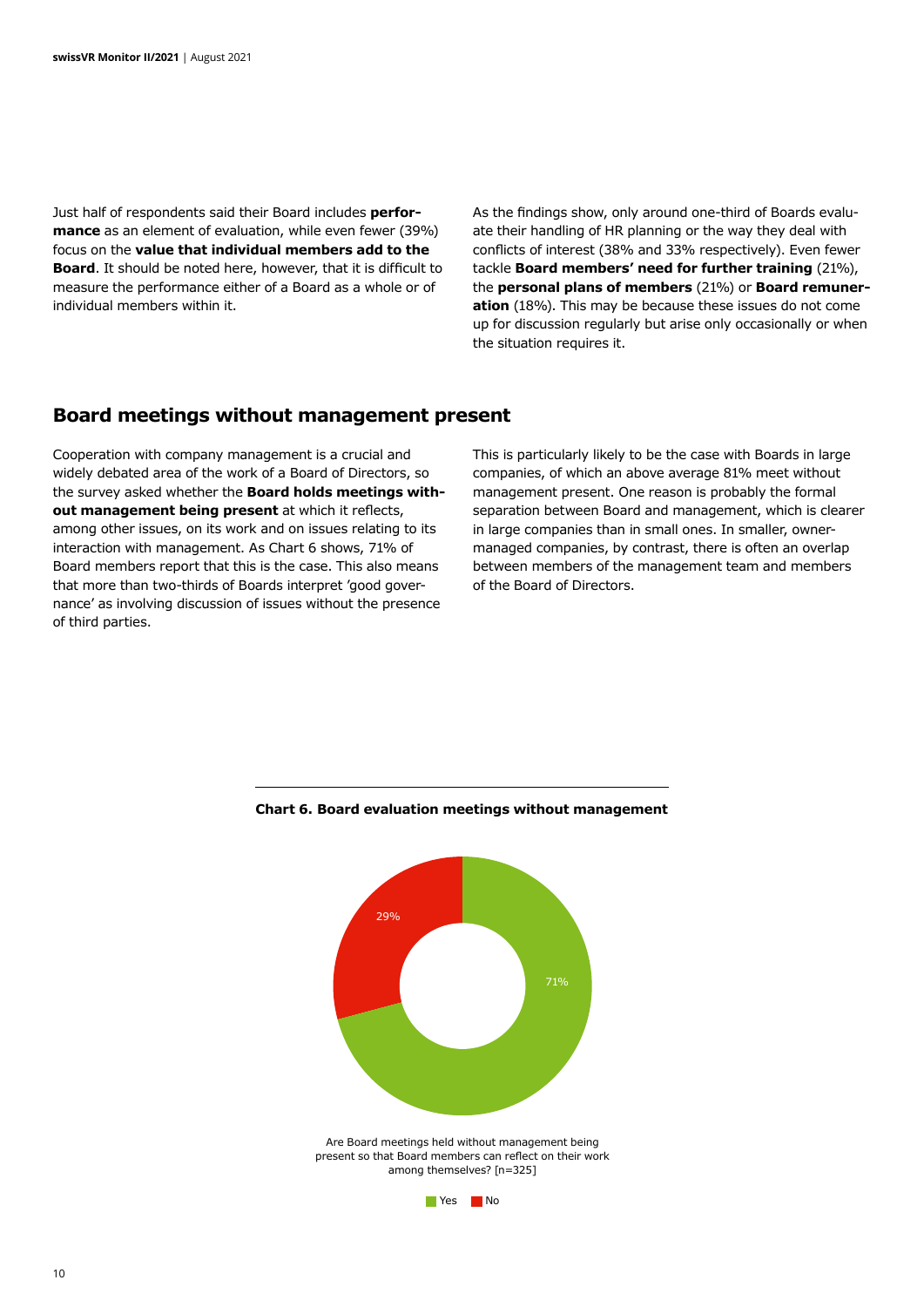## **Assessing the work of the Board**

Alongside questions about evaluation, the survey also asked Board members about their assessment of their own Board's work and of the challenges it faces. A majority of respondents rate the work their Board does as positive (see Chart 7), with between 89% and 98% of respondents strongly agreeing or somewhat agreeing with each of the statements listed. There are, however, differences in the proportion strongly agreeing with each individual statement.

Almost all Board members surveyed (98%) strongly agree or somewhat agree that their **Board scrutinises management**  and **functions as its 'sparring partner'** (66% and 32% respectively). Almost as many (97%) agree that the Board **provides management with direct, personal and constructive feedback** (55% strongly agree and 42% somewhat agree).

The picture is more differentiated in relation to statements concerning relationships within the Board. The highest proportion of respondents – 93% – agree that the **Board is open to new approaches and views and tolerates divergent opinions** (54% strongly agree and 39% somewhat agree). Responses to statements that the Board **contributes new ideas and suggestions that benefit the company**  and that it **makes use of the potential of all members** are less clearly differentiated (49% strongly agree with both statements, with 40% and 41%, respectively, somewhat agreeing). The widest disparity in responses relates to the statement that the Board is **characterised by trust between** members, with only 44% strongly agreeing and 49% somewhat agreeing.

#### **Chart 7. Evaluation of Board work**

**Question: Our Board of Directors …**

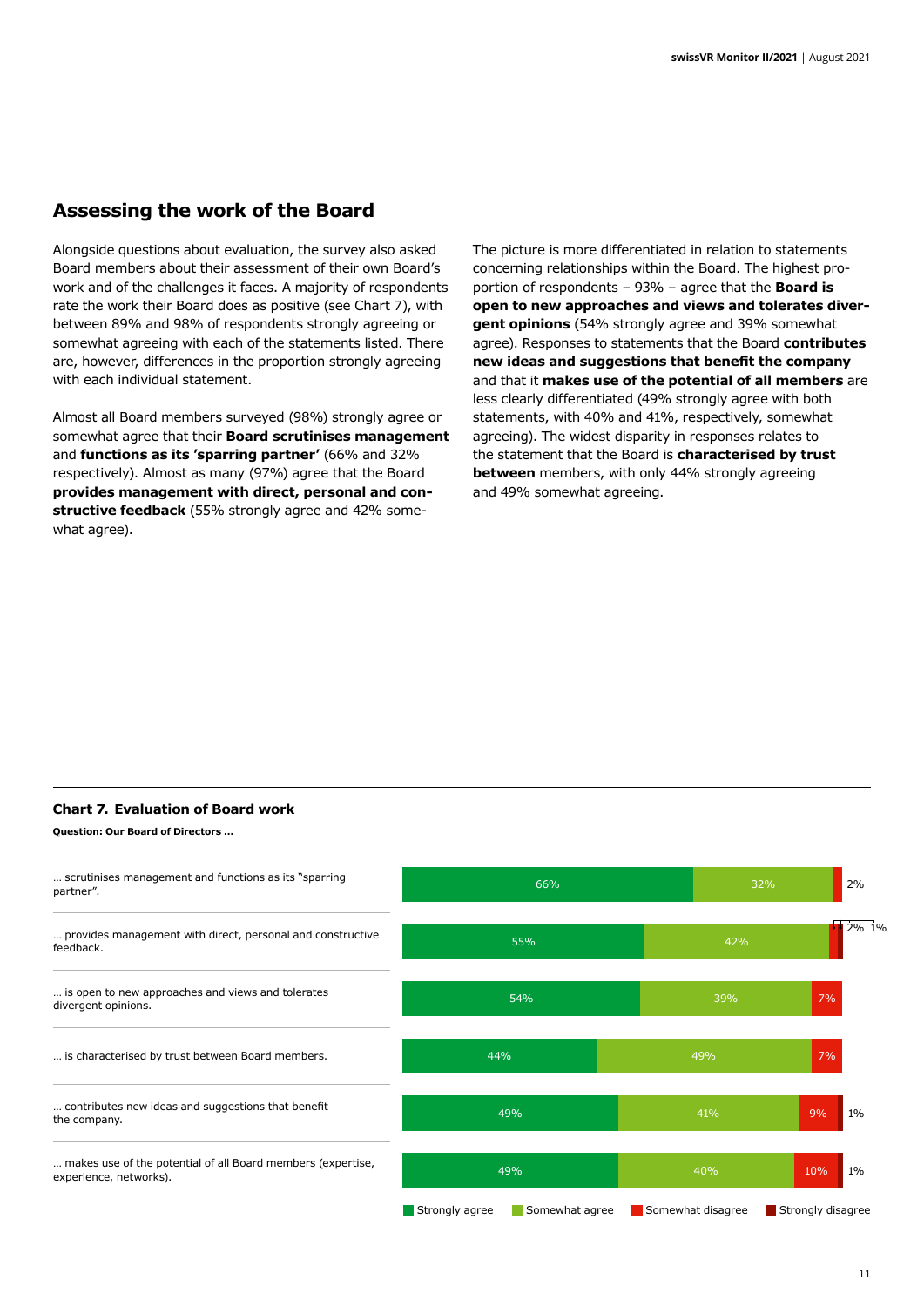### **Assessing potential challenges facing the Board**

Respondents were asked to rate a number of practical challenges in relation to the scope for improvement in the work of their Board (see Chart 8). Responses here further confirm the positive picture, with between 89% and 98% of Board members somewhat disagreeing or strongly disagreeing that the issues listed are challenges for their Board (the dark green and light green bars on the bar chart below).

The greatest differentiation is in the proportion of respondents strongly disagreeing with specific statements. For example, 90% of respondents strongly disagree that **individual Board members frequently miss meetings.** Twothirds (62%) strongly disagree that Board members **are distracted during meetings** and 66% that Board members **do not express their view when management is present**. The picture is also positive in relation to members being **insufficiently committed**, **overchallenged/overwhelmed**  or **inadequately prepared for meetings**, statements with which 58%, 63% and 56%, respectively, strongly disagree.

Respondents are less positive in response to the statement that **individual members have an excessive influence on decision-making**, however: just 30% disagree, with almost as many – 29% – strongly agreeing or somewhat agreeing with this statement. This may be linked to the dominance of the Board President, something cited by a large number of respondents (see Chart 11).

A further major challenge appears to be that individual Board members are **insufficiently aware of the boundaries between strategic and operational issues**. 26% strongly agree or somewhat agree, with just 32% strongly disagreeing. It is clear that not all Board members have found an optimal balance in this aspect of their mandate, although this may be linked to the fact that in many small and medium-sized companies, Board members are also members of the management team.

#### **Chart 8. Challenges of Board work**

**Question: Individual Board members …**

| miss too many Board meetings.                                                           |                   |                   | 7%             | 3%             |       |
|-----------------------------------------------------------------------------------------|-------------------|-------------------|----------------|----------------|-------|
| are distracted during meetings (e.g. by emails or phone calls).                         | 62%               | 31%               | 7%             |                |       |
| do not express their view when management is present<br>at the meeting.                 | 66%               |                   | 26%            | 7%             | $1\%$ |
| are overchallenged / overwhelmed.                                                       | 63%               | 29%               | 7%             | $1\%$          |       |
| do not show sufficient commitment.                                                      | 58%               |                   | 34%            | 7%             | $1\%$ |
| often deviate from the matter in hand or lose focus.                                    | 48%               |                   | 42%            | 9%             | $1\%$ |
| are not adequately prepared for meetings.                                               | 56%               |                   | 33%            | 10%            | $1\%$ |
| are insufficiently aware of the boundaries between strategic<br>and operational issues. | 32%               | 42%               |                | 22%            | 4%    |
| have an excessive influence on decision-making within<br>the Board.                     | 30%               | 41%               |                | 25%            | 4%    |
|                                                                                         | Strongly disagree | Somewhat disagree | Somewhat agree | Strongly agree |       |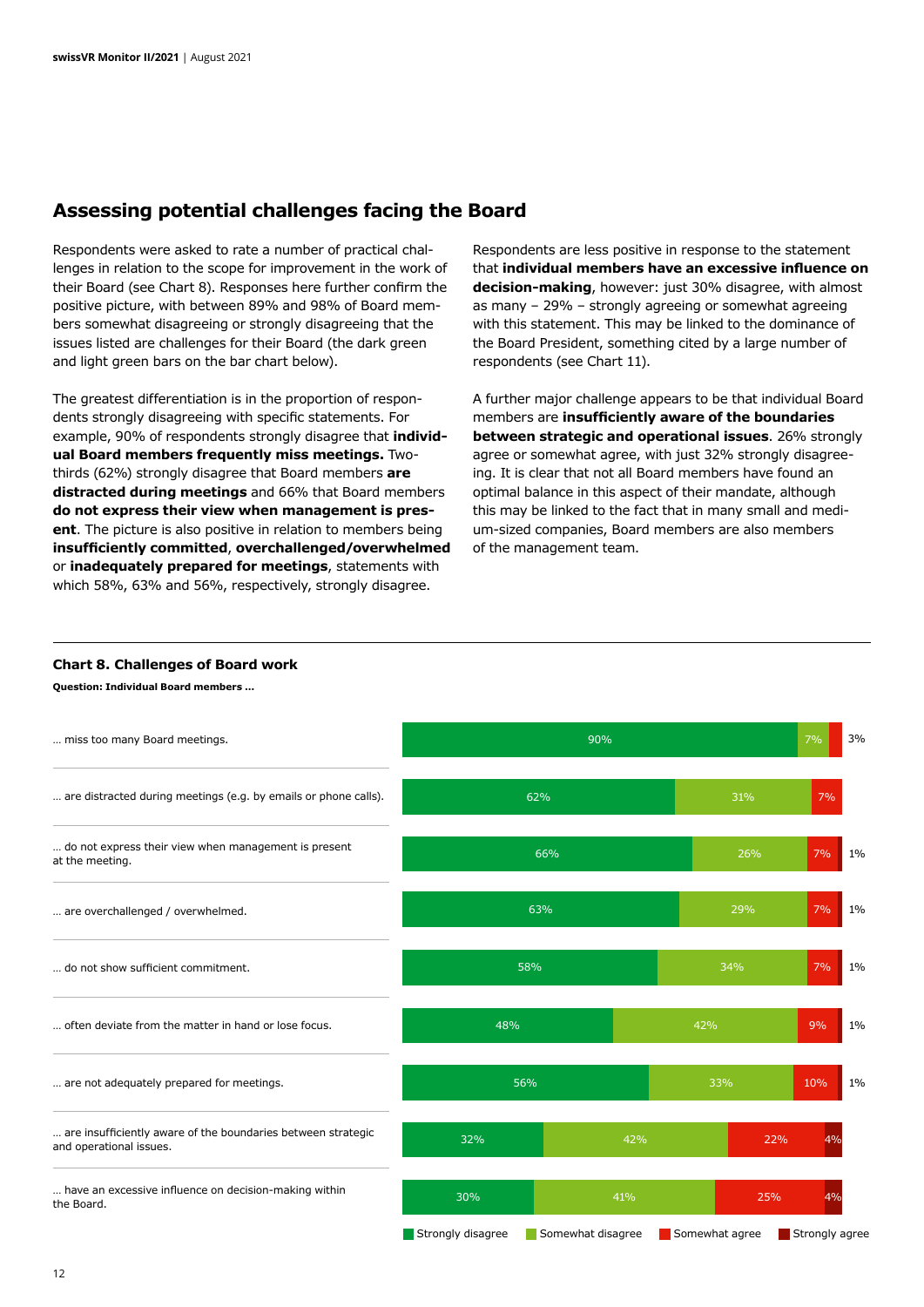## **Improvements based on the Board evaluation**

Evaluating the work of the Board of Directors is intended to enable a Board to assess its performance and to identify scope for improvement and optimisation. The evaluation process should therefore produce **specific measures to improve cooperation and performance within the Board**. Four-fifths of Board members whose Board has undergone evaluation (80%) confirm that specific improvements are planned as a result (see Chart 9). The remaining one-fifth (20%) say there is no potential for improvement or that evaluation has failed to identify this potential and to use it as the basis for improvement measures.

Where Board members planned improvement measures as the outcome of an evaluation, the survey asked whether these measures are actually being implemented. All Board members surveyed confirm that the measures are being at least partially implemented: 56% report implementation of the majority of such measures, with the remaining 44% reporting implementation of some. There is, therefore, scope for improvement in relation to **implementation of the measures identified during evaluation**.

#### **Chart 9. Improvement measures derived from Board evaluation**

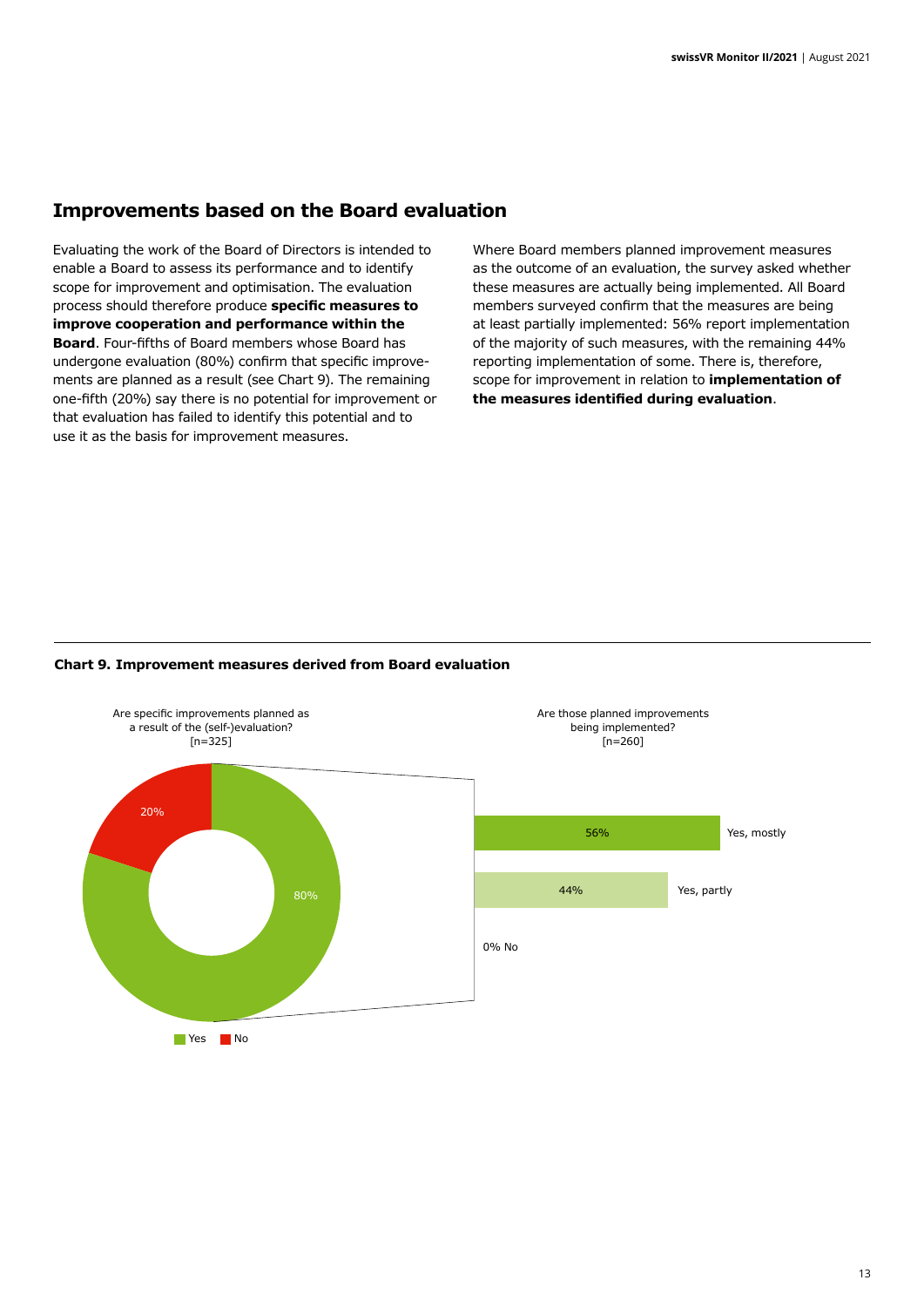# Structural issues facing the Board of Directors

### **Internal organisation of the Board of Directors**

Allocation of roles and the influence of individual Board members are key issues in relation to the internal organisation of the Board of Directors. Survey respondents are as positive about these two aspects of their Board's operation as they were two and four years ago, when these questions were last asked (swissVR Monitor II/2017 and II/2019) (see Chart 10). There are no significant differences between the three sets of survey findings.

Almost all respondents (96%) strongly agree or somewhat agree that Board members **are able to make a good contribution to the work of the Board** (62% and 34% respectively). Virtually the same proportion (95%) strongly agree or somewhat agree that Board members **have adequate information about the company and the challenges it cur-** **rently faces** (53% and 42% respectively). Survey respondents are also positive about the role of the Board President, with 92% agreeing that **the President is the lead member but involves other members** (64% strongly agree and 28% somewhat agree).

The remaining statements also attract a high proportion of strongly agree or somewhat agree responses. However, the proportion of strongly agree responses differs from statement to statement, pointing to more nuanced views and potential for optimisation. For example, just 41% strongly agree that **the Board's work is organised efficiently and effectively**, with even fewer – 30% – strongly agreeing that **roles are optimally distributed across Board members.**

#### **Chart 10. Internal organisation of the Board of Directors**

**Question: Please indicate your agreement with the following statements**

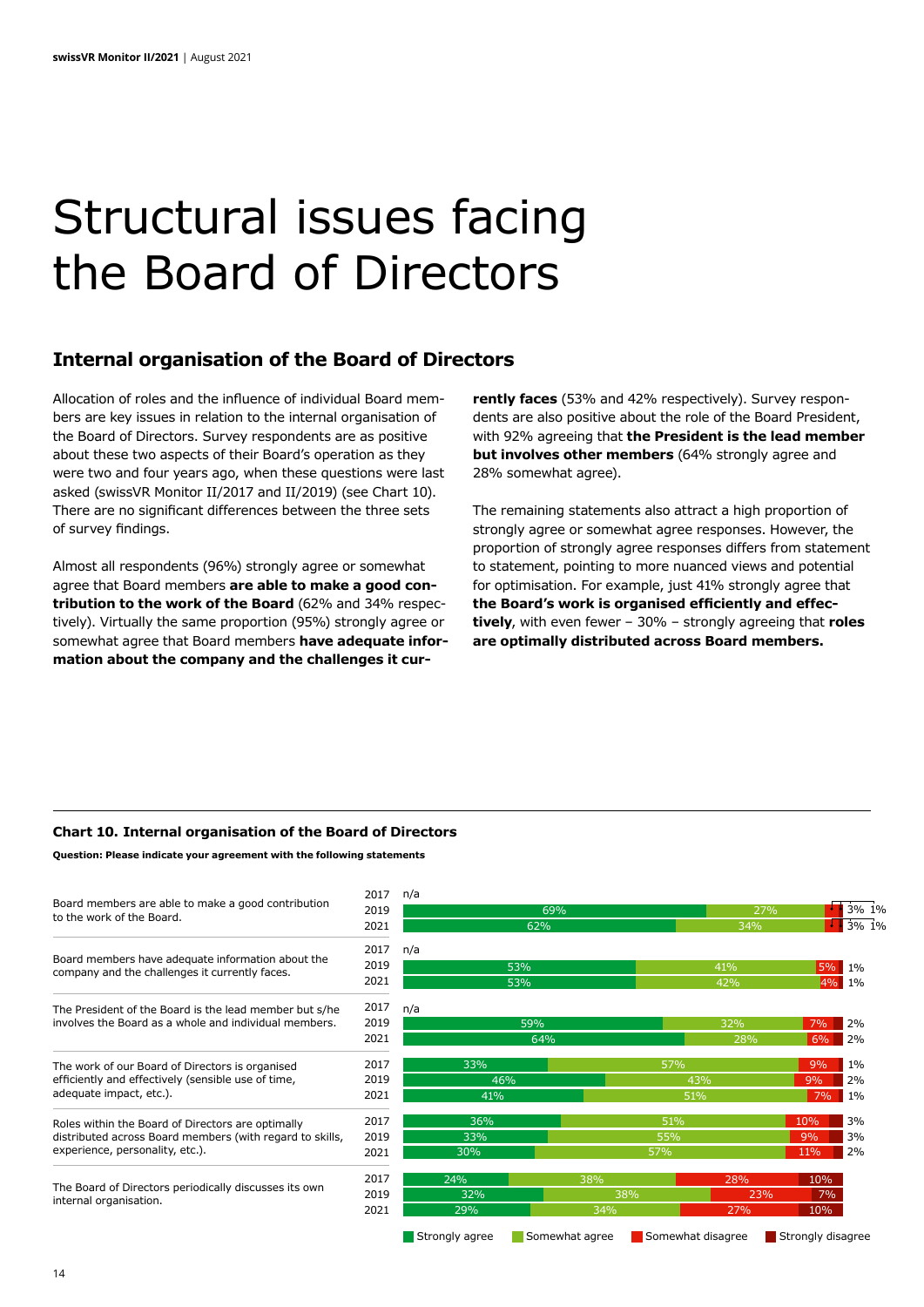The statement attracting the lowest level of agreement was that **the Board of Directors periodically discusses its own internal organisation**. Just 29% of respondents strongly agree with this statement, with 34% somewhat agreeing. Just over one-third of those surveyed (37%) strongly disagree or somewhat disagree. One reason may

be that there is less need for discussion, given the generally positive view taken by most Board members of their Board's operation. And one-fifth of all Board members report conducting no evaluation at all, with nearly a quarter reporting only an informal evaluation of their Board's work (see Chart 4).

## **Challenges facing the Board of Directors**

Analysis of respondents' views of possible challenges facing the Board confirms both their relatively positive view of the Board's internal organisation and the scope they identify for potential for optimisation. The picture that emerges is similar to that reported in swissVR Monitor II/2017 and II/2019, when the question was last asked: only a minority of Board members strongly agree or somewhat agree that the challenges listed apply to their Board (see Chart 11, red bars). The percentage of those strongly agreeing is very low in all cases.

Only one respondent in five (20%) strongly agrees or somewhat agrees that **individual Board members are not involved enough in some cases**. Around one-third see **dominance of the President of the Board** and **a discrep-**

**ancy in the level of information between the President and the members** as posing a challenge (30% and 31% of respondents respectively). However, such challenges are inherent in the nature of how a Board operates since the President's role means s/he is naturally closer to the company and its management than the other members of the Board.

Responses to the statement "**There is scope for improving the internal organisation of the Board (process, structures, etc.)**" point to room for improvement, with 6% strongly agreeing and 35% somewhat agreeing. Just 13% strongly disagree. Overall, the Board members surveyed indicate a number of areas that could be improved in terms of organisation and cooperation within the Board.

#### **Chart 11. Challenges facing the Board of Directors**

**Question: Please indicate your agreement with the following statements**

| Individual Board members are not involved<br>enough in some cases.                                                 | 2017<br>2019<br>2021                   | n/a<br>38%<br>37% |     | 42%<br>43%     |     | 18%<br>18%     | 2%<br>2% |
|--------------------------------------------------------------------------------------------------------------------|----------------------------------------|-------------------|-----|----------------|-----|----------------|----------|
| The President of the Board of Directors dominates<br>the Board.                                                    | 2017                                   | 19%               | 40% |                | 28% |                | 13%      |
|                                                                                                                    | 2019                                   | 38%               |     | 36%            |     | 20%            | 6%       |
|                                                                                                                    | 2021                                   | 33%               |     | 37%            |     | 23%            | $7\%$    |
|                                                                                                                    | 2017                                   | n/a               |     |                |     |                |          |
| There is a discrepancy in the level of information<br>between the President of the Board and the members.          | 2019                                   | 33%               |     | 39%            |     | 20%            | 8%       |
|                                                                                                                    | 2021                                   | 28%               |     | 41%            |     | 24%            | 7%       |
| There is scope for improving the internal organisation<br>of the Board of Directors (processes, structures, etc.). | 2017                                   | 9%                | 42% |                | 40% |                | 9%       |
|                                                                                                                    | 2019                                   | 11%               | 39% |                | 41% |                | 9%       |
|                                                                                                                    | 2021                                   | 13%               | 46% |                | 35% |                | 6%       |
|                                                                                                                    | Strongly disagree<br>Somewhat disagree |                   |     | Somewhat agree |     | Strongly agree |          |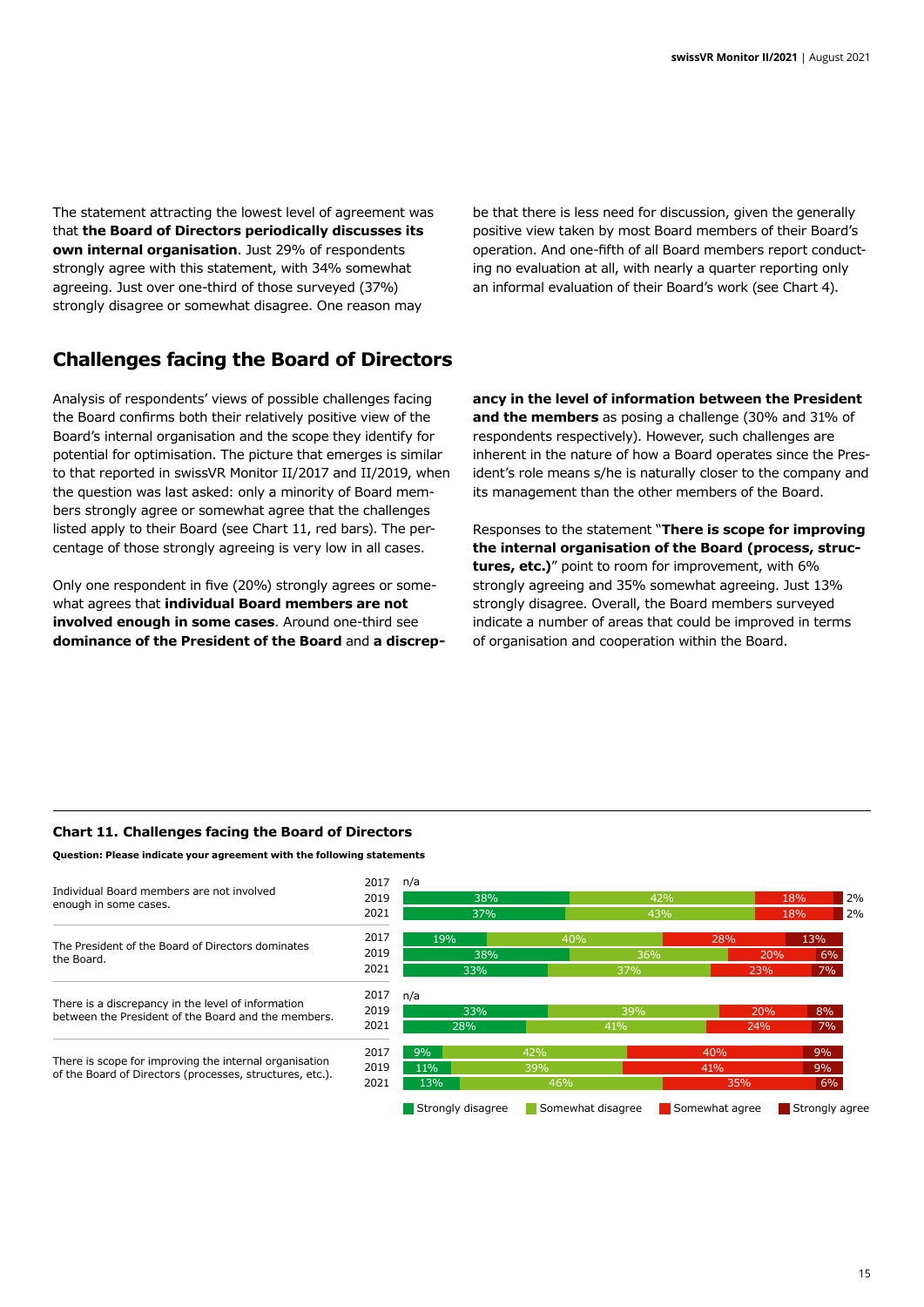## **Special responsibilities and committees**

Almost two-thirds of those surveyed (62%) report that **special areas or responsibilities are allocated to members of their Board** (see Chart 12). This figure lies halfway between the figures reported in swissVR Monitor II/2017 (65%) and swissVR Monitor II/2019 (59%).

The proportion of Boards that allocate special areas or responsibilities to members depends on the size of the company and the sector in which it operates. Three-quarters (75%) of Boards in large companies allocate such special areas of responsibility to individual members, compared with just over half of those in small companies (53%). To put this in context, Boards in large companies tend to have more members than those in small companies (an average of 6.8 members in large companies compared with 4.1 in small companies). Moreover, there are sectoral differences, with allocation of special areas or responsibilities particularly common in the financial services sector (76% of Boards) and the pharma / life sciences / medtech / health sector (79%). Such allocation is, by contrast, less common than the average on Boards of companies in the ICT sector (49%).

43% of Board members surveyed report that their Board has **committees**, which is broadly in line with the findings from two years and four years ago (swissVR Monitor II/2017: 44%; swissVR Monitor II/2019: 41%).

#### **Chart 12. Special responsibilities / areas and committees**

|                               |                                              | We have allocated<br>special responsibilities<br>or areas to individual<br><b>Board members</b> | We have set up<br>committees within the<br><b>Board of Directors</b> |  |
|-------------------------------|----------------------------------------------|-------------------------------------------------------------------------------------------------|----------------------------------------------------------------------|--|
| Total II/2021                 |                                              | 62%                                                                                             | 43%                                                                  |  |
| Total II/2019                 |                                              | 59%                                                                                             | 41%                                                                  |  |
| Total II/2017                 |                                              | 65%                                                                                             | 44%                                                                  |  |
| By company size (II/2021)     | Small companies                              | 53%                                                                                             | 21%                                                                  |  |
|                               | Medium-sized companies                       | 59%                                                                                             | 38%                                                                  |  |
|                               | Large companies                              | 75%                                                                                             | 72%                                                                  |  |
|                               | Corporate services                           | 54%                                                                                             | 27%                                                                  |  |
|                               | Commerce / consumer goods                    | 54%                                                                                             | 22%                                                                  |  |
| By selected sectors (II/2021) | <b>Financial services</b>                    | 76%                                                                                             | 78%                                                                  |  |
|                               | Pharma / life sciences / medtech /<br>health | 79%                                                                                             | 48%                                                                  |  |
|                               | Manufacturing / chemicals                    | 56%                                                                                             | 34%                                                                  |  |
|                               | Information and communications<br>technology | 49%                                                                                             | 28%                                                                  |  |
|                               | Construction                                 | 57%                                                                                             | 23%                                                                  |  |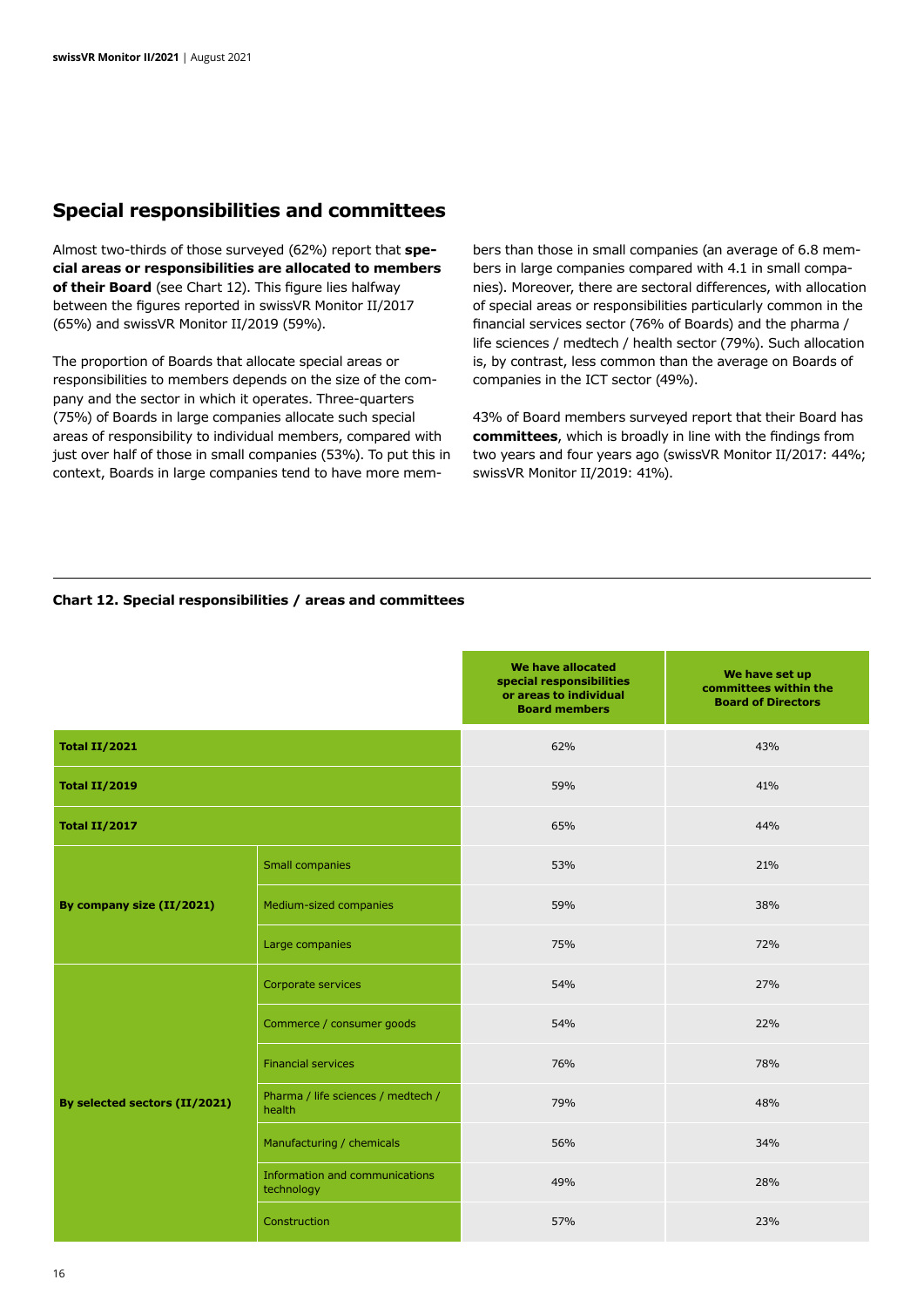Differences on the basis of company size and sector are more marked in relation to the formation of Board committees than to allocation of special areas or responsibilities. Almost three-quarters (72%) of Boards in large companies have committees, but this figure falls to one in five Boards in small companies (21%). Committees are particularly common in the financial services sector (78%), partly because the Swiss Financial Market Supervisory Authority (FINMA) requires banks above a certain size to have an Audit Committee and a Risk Committee. In most other sectors, only between 22% and 28% of Boards report setting up committees; these are particularly common in the corporate services, commerce / consumer goods, ICT and construction sectors.

Among Boards with at least one committee, an **Audit Committee** is by far the most common (74% of Board members surveyed) (see Chart 13). This may be attributable both to recommendations for good governance in listed companies, such as those issued by Economiesuisse, and to the requirements of regulators, including FINMA. A similar picture emerges in relation to Remuneration Committees, which are a statutory requirement for all listed companies. With these exceptions, the picture is mixed, with committees set up in response to the needs of individual companies.

The relative figures for different types of committee within the company are similar to those in the surveys conducted two and four years ago. It is, however, striking that a considerably higher proportion of Boards now convene a Risk Committee (33%, up from 23% in 2017). This can probably be explained by new FINMA regulations for banks and the growing importance of risk management over the last few years.

#### **Chart 13. Types of committees**

**Question: Which committees does your Board have? [Multiple answers possible, n=175]**

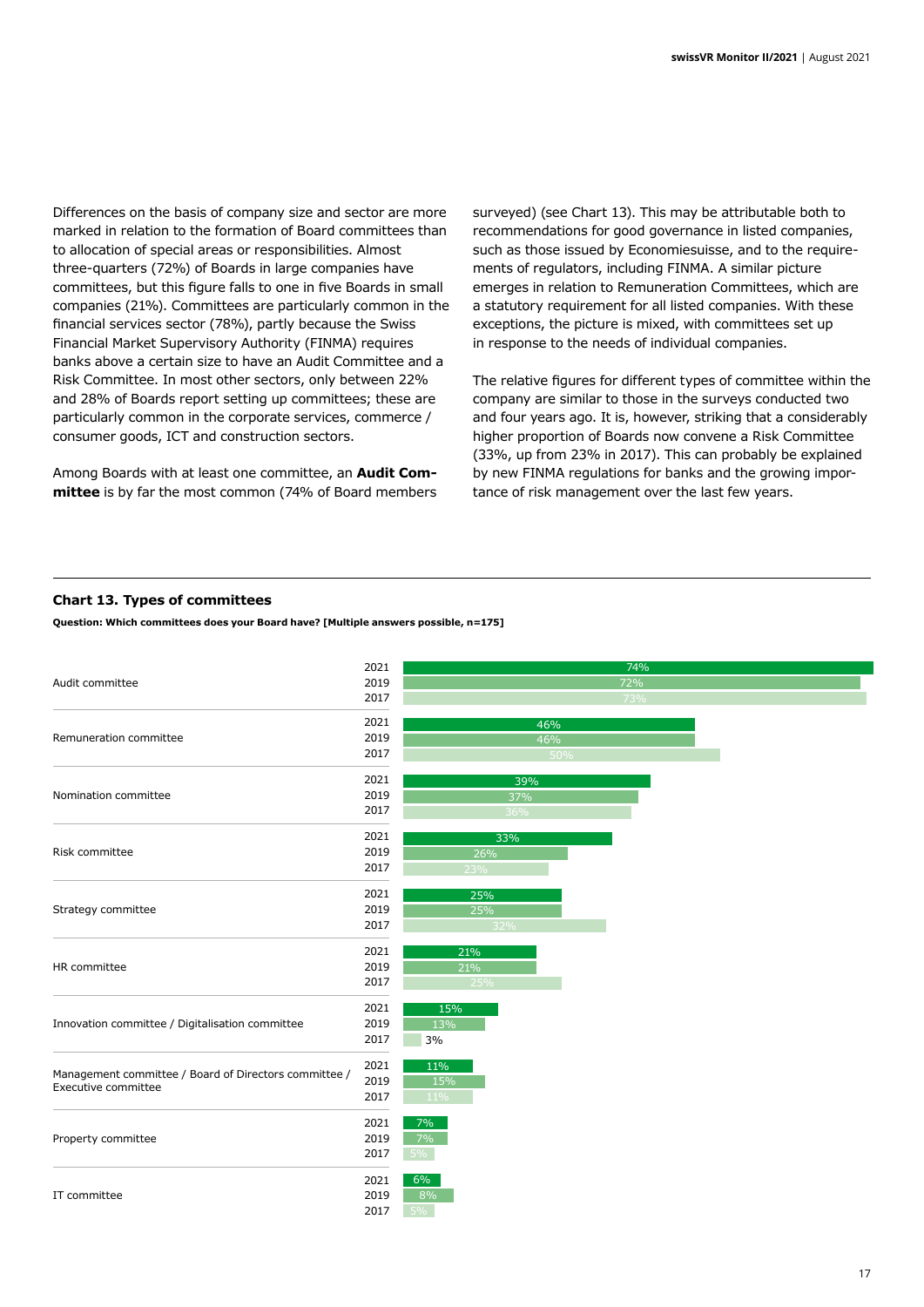Overall, Board members rate the work of committees very positively (see Chart 14). It is striking that respondents unanimously agree that having these committees on their Board **creates added value for the company** (65% strongly agree and 35% somewhat agree). Almost all Board members (99%) also believe **members of committees have the necessary skills and aptitude for their role** and that **the number and nature of committees is in line with the requirements and needs of the company** (98%).

The overwhelming majority of respondents (92%) strongly agree or somewhat agree that **decisions are made not in committees but within the Board itself**. This reflects the statutory requirement that the Board has certain non-transferable duties, although it may "assign responsibility for preparing and implementing its resolutions or monitoring translations to committees or individual members" (Code of Obligations Article 716a/2).

The issue of whether other Board members can then rely on the committees to do solid work and not have to invest as much time and effort on specific issues attracts a range of opinions – and perhaps rightly so. Just 39% of Board members surveyed strongly agree with this statement, which is probably attributable less to a lack of trust and more to awareness of the Board's over-arching responsibility, and of the problem of some members taking a more relaxed attitude to detailed scrutiny.

Respondents' assessment of the work of committees is largely in line with the findings from 2017 and 2019, demonstrating that over time, swissVR Monitor provides a reliable and robust barometer of the views of Board member.

#### **Chart 14. Evaluation of committees**

**Question: Please indicate your agreement with the following statements about Board committees [n=175]**

|                                                                                                       | 2017 |                | 60%            |                   | 34%       |                   | 3% 3% |
|-------------------------------------------------------------------------------------------------------|------|----------------|----------------|-------------------|-----------|-------------------|-------|
| The committees create added value for the company.                                                    | 2019 | 63%            |                |                   | 36%       |                   | $1\%$ |
|                                                                                                       |      |                | 65%            |                   | 35%       |                   |       |
| Members of committees have the necessary skills and<br>aptitude for their role.                       | 2017 |                | 50%            |                   | 42%       | 6%                | 2%    |
|                                                                                                       | 2019 |                | 60%            |                   | 39%       |                   | $1\%$ |
|                                                                                                       | 2021 |                | 59%            |                   | 40%       |                   | $1\%$ |
| The number and nature of the committees is in line with<br>the requirements and needs of the company. | 2017 |                | 63%            |                   | 28%       | 6%                | 3%    |
|                                                                                                       | 2019 |                | 54%            |                   | 42%       | 4%                |       |
|                                                                                                       | 2021 |                | 57%            |                   | 41%       |                   | 1% 1% |
| Decisions are made not in committees but within<br>the Board itself.                                  | 2017 | n/a            |                |                   |           |                   |       |
|                                                                                                       | 2019 |                | 70%            |                   | 22%       | 7%                | 1%    |
|                                                                                                       | 2021 |                | 63%            |                   | 29%       | 6%                | 2%    |
| Board members can rely on the committees to do solid                                                  | 2017 | n/a            |                |                   |           |                   |       |
| work and do not have to invest so much time and effort                                                | 2019 | 32%            |                | 53%               |           | 6%<br>9%          |       |
| in specific issues.                                                                                   | 2021 | 39%            |                | 49%               |           | 10%               | 2%    |
|                                                                                                       | 2017 |                | 68%            |                   | 11%<br>9% | 12%               |       |
| All Board members receive committee minutes.                                                          | 2019 |                | 72%            |                   | 14%       | 7%<br>7%          |       |
|                                                                                                       | 2021 |                | 68%            |                   | 16%       | 7%<br>9%          |       |
| The Board of Directors has delegated the formulation                                                  | 2017 | n/a            |                |                   |           |                   |       |
| or implementation of decisions to individual committees                                               |      |                | 49%            | 34%               |           | 7%<br>10%         |       |
| in most cases.                                                                                        | 2021 |                | 43%            | 39%               |           | 12%<br>6%         |       |
|                                                                                                       |      | Strongly agree | Somewhat agree | Somewhat disagree |           | Strongly disagree |       |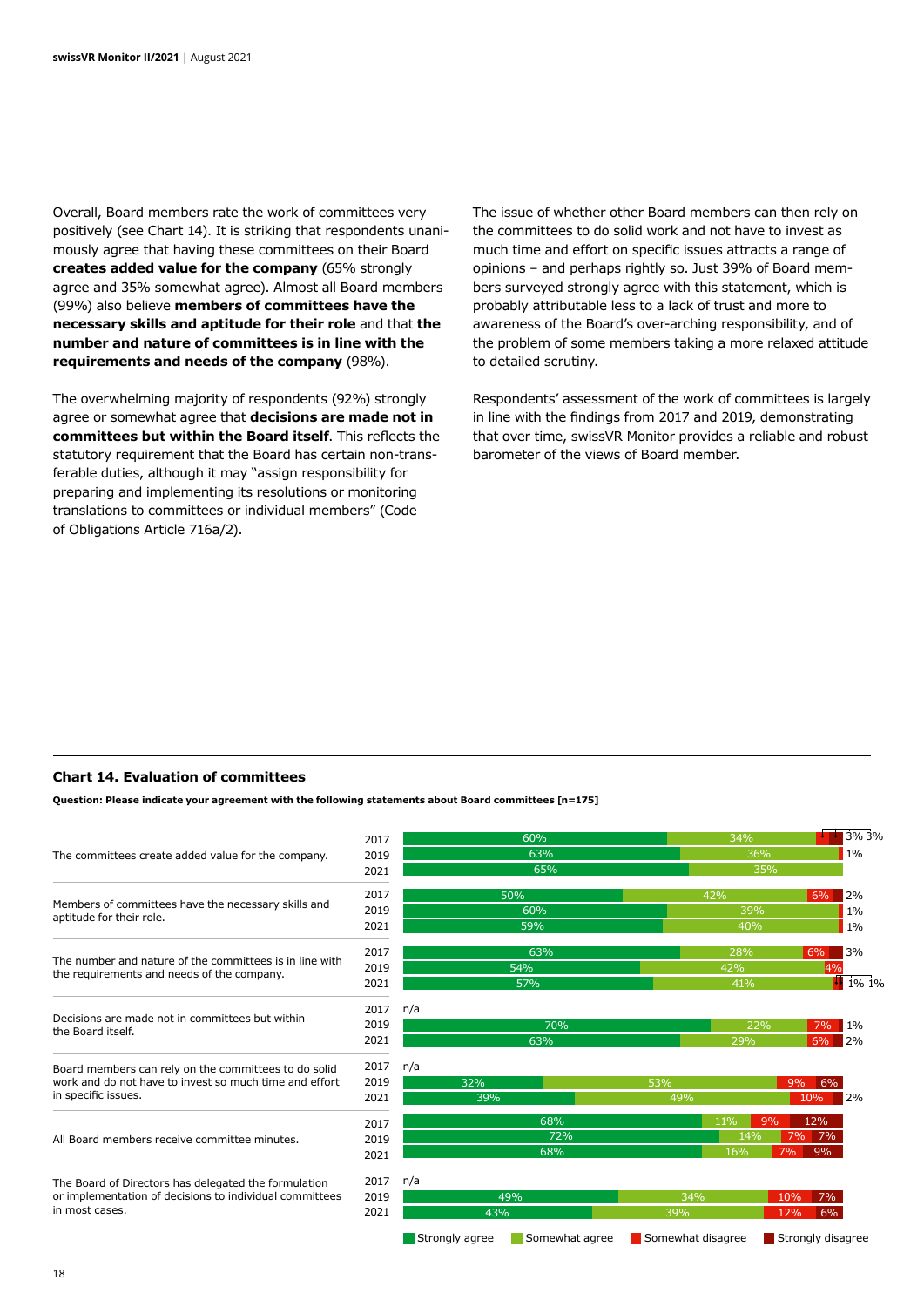# Interviews

## **The performance of a Board of Directors**

Eftychia Fischer, Board member of Union Bancaire Privée, Vaudoise Assurances and Banque Cantonale Vaudoise

**"A Board is most successful, and most useful to stakeholders, when it provides supportive oversight, guidance, and controls for management."**



**Eftychia Fischer** is currently a Non-executive Director of Union Bancaire Privée in Geneva, of Vaudoise Assurances and Banque Cantonale Vaudoise in Lausanne. She has over 30 years of experience in banking and finance, holding various roles including Group Treasurer, Group Chief Risk Officer and Head of Invest-

ment Management. She has experience in trading, asset and wealth management, risk management and control, as well as regulatory affairs. Born in Athens, she holds both Greek and Swiss citizenship and started in finance in 1986. She holds a BSc in Physics from Imperial College, London, UK and a BSc in Mathematics from the Open University, UK. She also holds the CFA designation, the FRM designation, and completed Wharton's Advanced Management Program.

**swissVR Monitor:** How can the performance of a Board of Directors be measured and what are the main factors that determine performance?

**Eftychia Fischer:** Boards generally self-evaluate on the basis of a questionnaire annually. This is certainly a necessary and helpful discipline, and it allows discussion of their own view of their work as a team. Nevertheless, assessment cannot be limited to this. There is a constant process of assessing how well issues are handled, how well documentation covers the necessary information, how well the communication within the Board and between the Board and management is work-

ing. A Board is most successful, and most useful to stakeholders, when it provides supportive oversight, guidance, and controls for management.

**swissVR Monitor:** What are the most important success factors for effective collaboration on a Board?

#### **Eftychia Fischer:**

**Board composition:** a sufficient spread of skills, experience and backgrounds including diverse points of view and ways of thinking.

**Board culture:** trust, open discussion, respect for dissent and above all the trust of and trust in each other and management.

**Agenda setting:** ensuring the right topics receive enough attention at Board level, with sufficient time spent on forward-looking strategy and tactics, without losing sight of the risk control and oversight functions. Ensuring adequate, (sufficient and efficient) documentation is available. Ensuring management is aware of and aligned with Board priorities.

**External input:** Board members bring an outside view on markets and regulatory, societal and other factors which should flow into the firm and add value to management's thought process over and above the information available internally.

**swissVR Monitor:** How important is a regular and in-depth Board performance evaluation?

**Eftychia Fischer:** It is extremely important to avoid complacency or 'group-think' by regularly questioning the functioning of a Board and assessing its performance. It should not, however, be so frequent that it replaces the actual functioning.

**swissVR Monitor:** What are the best practices for a Board of Directors as a body to evaluate its work?

**Eftychia Fischer:** Best practice certainly includes an annual self-assessment, an ongoing review of how specific issues are being handled and from time to time, say every 5-7 years or so, an external assessment.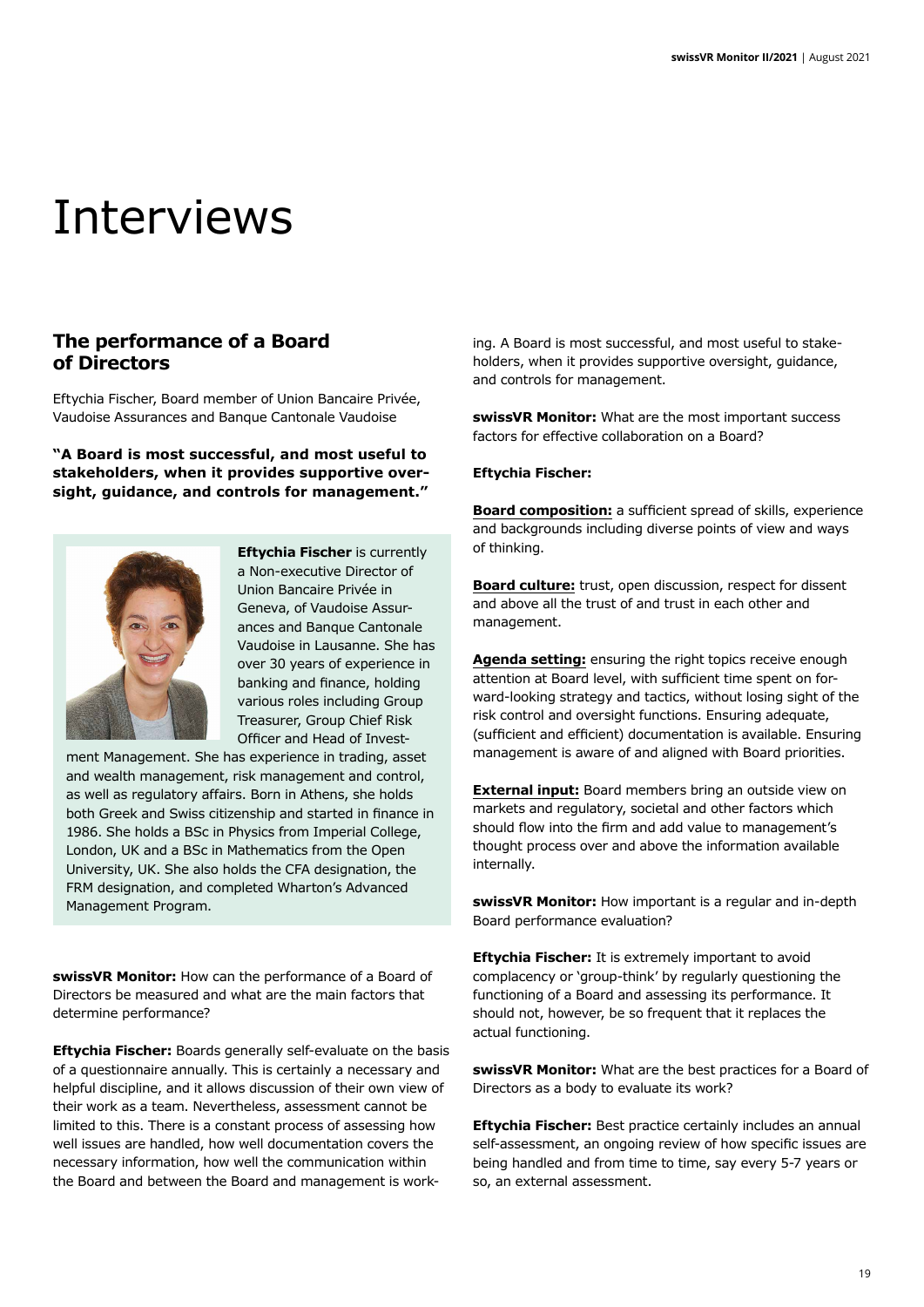**swissVR Monitor:** What are the most important topics that should be addressed in a Board evaluation?

**Eftychia Fischer:** Certainly, the subjects mentioned in question two above, and also the management of meetings, their frequency and duration as well as coverage by committees.

**swissVR Monitor:** How has the evaluation process (the work of the Board of Directors) changed over time?

**Eftychia Fischer:** Over the years, more focus has been placed on assessment and self-assessment. From being a rare or absent process, it went through a tick-the-box phase and has now become a useful tool for the management of Boards' activities, at least in many cases.

**swissVR Monitor:** Does it make sense to have the Board of Directors evaluated periodically by an external party? Have you already had experiences with such external evaluations?

**Eftychia Fischer:** Yes, it is often a useful exercise. Its usefulness very much depends on the quality of the assessor and the engagement of the Board and management. It is important that those members of management who regularly interact with the Board should be included in such a process.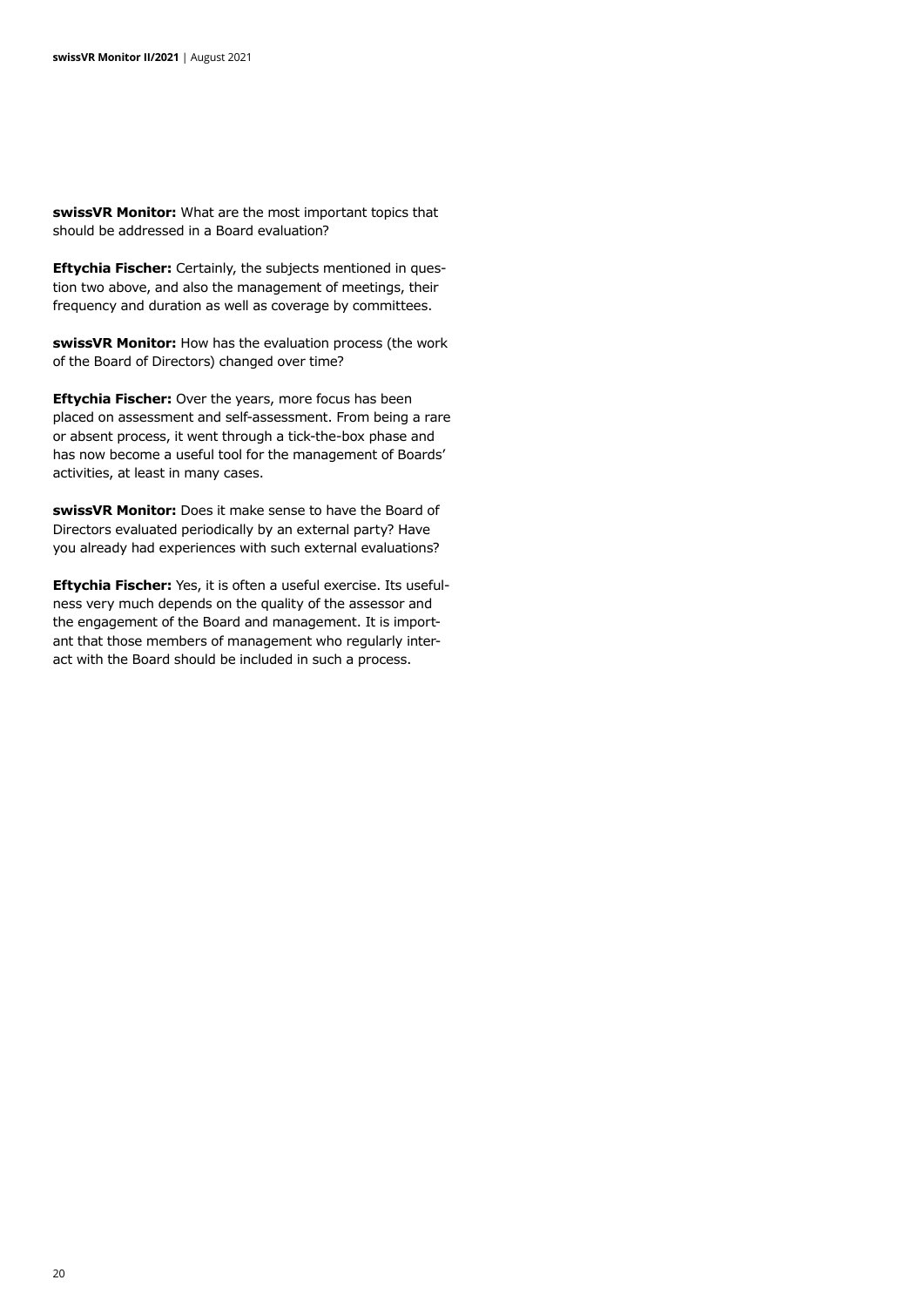### **The potential challenges of evaluating Boards of Directors**

Martin Hirzel, President of Swissmem and Board member of Bucher Industries AG and Dätwyler Holding AG

**"If evaluations are carried out properly, they are immensely valuable to both the Board and the CEO in ensuring mutual accountability for clearly defined expectations and avoiding the risk that the Board meddles in day-to-day management."**



**Martin Hirzel** is President of Swissmem since January 2021 and has been active in Swiss industry for over 20 years. He is a member of the Board of Directors of Bucher Industries AG, Dätwyler Holding AG and two privately held SMEs. He is also a member of the Regional Economic Advisory Board of the Swiss National Bank and

chairs the Advisory Board of the ZHAW School of Management & Law. Until the end of 2019, the Zurich native was CEO of Autoneum Holding Ltd for nine years. Before that, he led the market region South America, Middle East & Africa for four years, mainly from the headquarters in São Paulo (Brazil). Between 2000 and 2007 he lived in Shanghai (China), where he was responsible for building up the local presence of Rieter Holding Ltd. Martin Hirzel started his professional career with an apprenticeship, later studied business administration with a specialisation in industry and international production at the ZHAW and finally completed the GMP at Harvard Business School.

**swissVR Monitor:** To what extent do the Boards with which you are involved differ in the way they scrutinise and assess self-evaluations of their work and performance?

**Martin Hirzel:** All self-evaluations are very similar in practice, as they involve a written process using standardised forms. However, the process of setting targets varies from one Board to another, so the content of these evaluations varies too. Ideally, Boards set overarching goals for a multiyear work cycle, so it is not always easy to allocate scores as part of an annual evaluation. Some Boards are therefore now debating whether to conduct evaluations every two years rather than annually. Ultimately, every Board sets different criteria for evaluating its own performance in achieving its goals.

**swissVR Monitor:** What are the potential challenges of a self-evaluation of this kind?

**Martin Hirzel:** Unlike performance evaluation in an organisation where the line manager assesses his or her staff's work, the Board of Directors evaluates itself. Such self-evaluations are often quite positive. The Board of Directors is a team whose members all contribute their expertise and experience, so Board performance is not always easy to evaluate. And many such evaluations also lack one specific element – an external perspective, comparing the company with its competitors or with similar companies.

**swissVR Monitor:** What is the best way to tackle these challenges?

**Martin Hirzel:** A performance evaluation that systematically assesses specialist expertise and identifies current and future shortcomings tells you much more than simply assigning scores to performance over the previous business year. We do not want school report-type evaluations; what we need is an objective list of the issues on which we have spent our time and a subjective evaluation of how well we have fulfilled our primary responsibility.

**swissVR Monitor:** How do you ensure that the findings of your Board evaluation really do help to improve the way the Board works?

**Martin Hirzel:** The findings should be presented in summary form by a third person, possibly the secretary general – and there must be sufficient time for discussion, so this item cannot just be relegated to "Any other business". The Board must discuss the areas identified as needing improvement and draw up action plans. It is important not just to present the key points but also to use the right language, with a balanced presentation that also highlights areas in which assessments and views differ – although care must be taken to protect the anonymity of individuals.

**swissVR Monitor:** How would you go about measuring the performance of a Board of Directors?

**Martin Hirzel:** In simple terms, a Board of Directors has three responsibilities. It sets the company's business strategy, it appoints the best possible CEO and management team to implement this strategy, and – as the company's highest supervisory body – it ensures that the company has appropriate information, supervision and audit systems. The Board of Directors is also responsible for ensuring that the company complies with statutory requirements and sustainability standards across its activities. The Board must periodically set goals within these broadly defined areas and then evaluate performance in relation to them. The effectiveness of this evaluation will depend largely on how the Board structures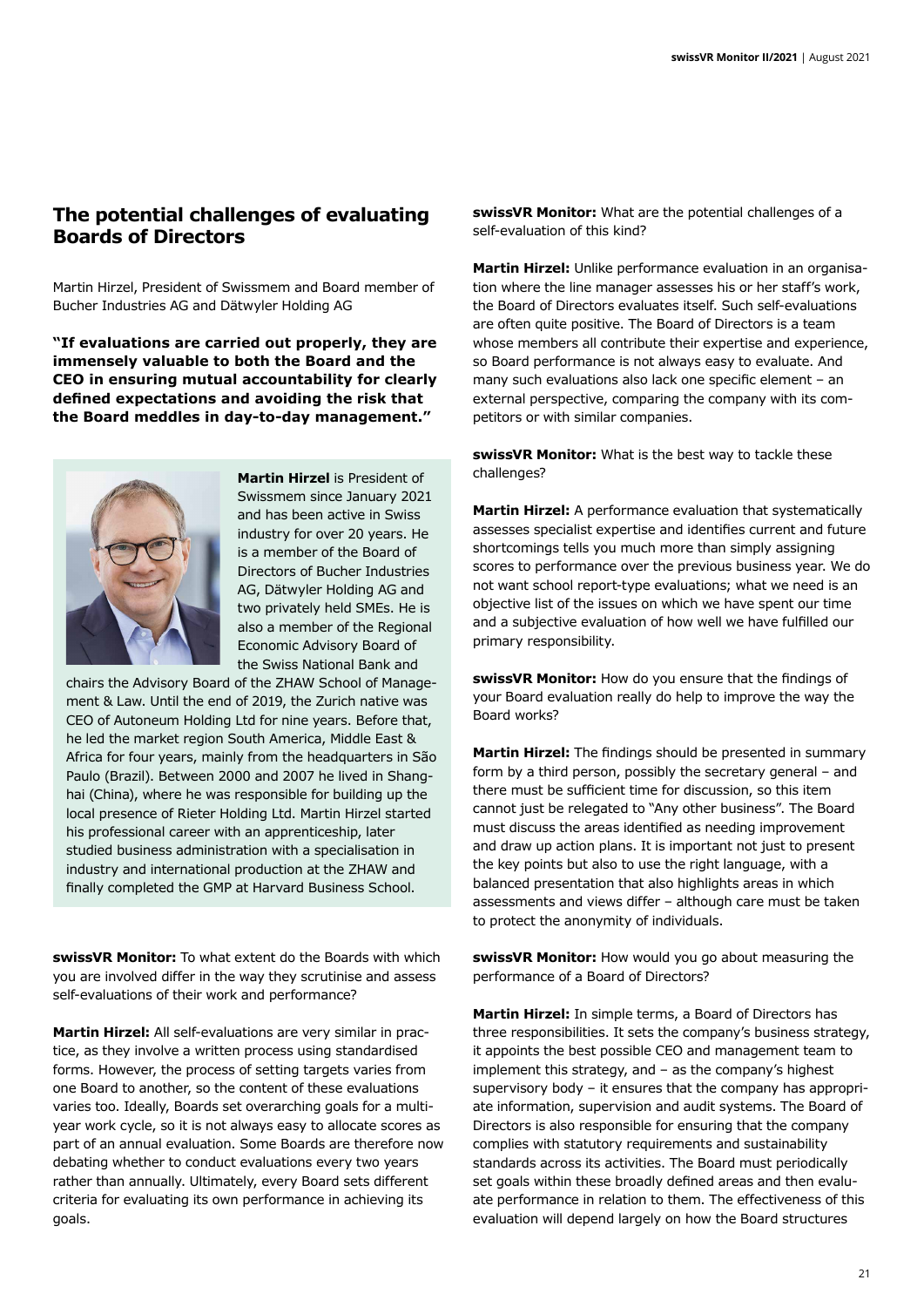the evaluation process. The survey should use a mix of freeform comment and questions involving ranking on a numbered scale, which remain the same from one year to the next, enabling the Board to track its performance over time. I also think that the CEO's views should feed into the evaluation but that his or her responses should be identifiable. I would advise against a personal individual evaluation by every member of the Board.

**swissVR Monitor:** What general advice do you have for Boards where cooperation and/or performance are not as good as they should be?

**Martin Hirzel:** I am glad to say that is not something I have come across, though I imagine that in such a case, it could be useful to involve an external adviser or a coach. If evaluations are carried out properly, they are immensely valuable to both the Board and the CEO in ensuring mutual accountability for clearly defined expectations and avoiding the risk that the Board meddles in day-to-day management. Evaluations also improve the way the Board and its committees work by clarifying roles and ensuring that everyone remains consistently focused on their responsibilities.

**swissVR Monitor:** Does the Board of SWISSMEM periodically conduct self-evaluation? And does it use a different methodology from the methodology that any other Board would use?

**Martin Hirzel:** To be honest, no – we have never systematically self-evaluated as a Board. But this could be a really good idea for the Executive Committee, so I shall put it on the agenda for our next meeting.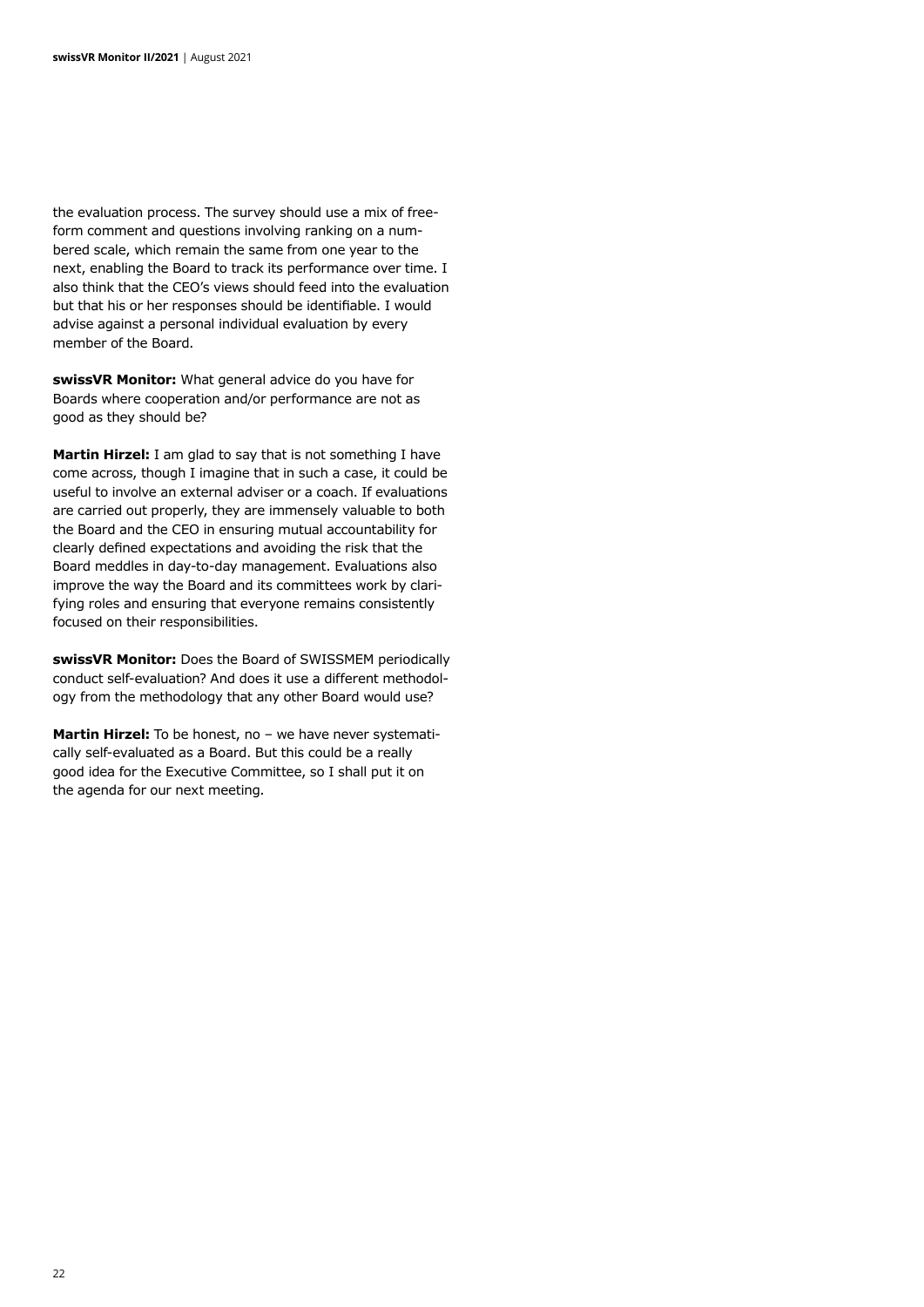## **Evaluating SME Boards of Directors**

Christian Wunderlin, Board member with mandates in the IT, finance and real estate sector

**"With an SME Board, much of the activity takes place between formal meetings: the external Board members tend to be sparring partners and trusted colleagues for the management team and the owner, and to mediate between management and the owner if tensions arise. This means that there is a much greater focus on the human dimension within an SME Board, with issues often encompassing personal as well as corporate life."**



**Christian Wunderlin** is a non-executive member of the Board of Directors of AMAG Leasing AG, Bank Cler AG and InCore Bank AG, as well as exciting medium-sized companies in the IT, finance and real estate sector. He has many years' experience as a responsible person and member of risk committees, where he also

covers cyber and crypto risks. Christian Wunderlin began his professional career as a commercial apprentice. He became a federally certified expert in accounting and controlling, a federally certified business IT specialist and completed a Master of Business Administration degree (Rochester-Bern). He obtained a doctorate in Bradford, UK, as Dr. of Business Administration (finance) and in Bern as Dr. rer. oec. (business informatics). After spending 15 years in the IT industry and more than 10 years as a lecturer at the Institute of Financial Services Zug IFZ of the Lucerne University of Applied Sciences and Arts, Christian Wunderlin is now a professional board member and C-level 'sparring partner'.

**swissVR Monitor**: You are a Board member of a number of companies of differing sizes. How do SME Boards differ from those of larger companies, and what similarities are there in the way they operate?

**Christian Wunderlin:** The major difference between SME Boards and those of larger companies is the way their members work together. With an SME Board, much of the activity takes place between formal meetings: the external Board members tend to be sparring partners and trusted colleagues for the management team and the owner, and to mediate

between management and the owner if tensions arise. This means that there is a much greater focus on the human dimension within an SME Board, with issues often encompassing personal as well as corporate life. I serve companies where I speak to the owner every week or two – and as often as every day or two during critical periods for the business.

In larger companies, by contrast, much more of the work is done during formal meetings of the Board or its committees, which SMEs rarely have.

What all Boards have in common, regardless of company size, is the nature of the work they do. But the workload is greater for larger companies – and it is greater still in the case of regulated companies.

**swissVR Monitor**: Which factors determine how a Board performs? And can you actually measure performance?

**Christian Wunderlin:** Performance relates to the Board's goals and targets, so yes, it can usually be measured. In the SMEs with which I am familiar, this measurement is implicit: ongoing improvement and optimisation are the result of a lived feedback culture. With larger companies, Boards are formally evaluated or self-evaluate their own performance.

**swissVR Monitor**: What do you see as the no-go areas for Board members in the way they operate?

**Christian Wunderlin:** For me, the biggest no-go is a breach of perceived ethics and morals. In the context of working together as a Board, that means honesty and proactive transparency, so for me, the worst offences are failing to speak up and withholding information.

Other problems can be resolved if the individuals concerned more or less share an understanding of values. Here, I would include such issues as Board members failing to prepare properly for meetings, a lack of punctuality, or failure to boost orders to ensure optimum financing.

**swissVR Monitor**: Should the Boards of SMEs regularly evaluate the way their Board operates and performs? And if so, how?

**Christian Wunderlin:** As I have mentioned, this often takes place implicitly. And if 'implicitly' is too informal, then a good solution for SME Boards is to make time and space on the agenda each year for a discussion of whether the Board can make any improvements in the way it operates. In that case, addressing expectations explicitly is a tried and tested approach – asking questions such as "How will we know that we are doing things better?"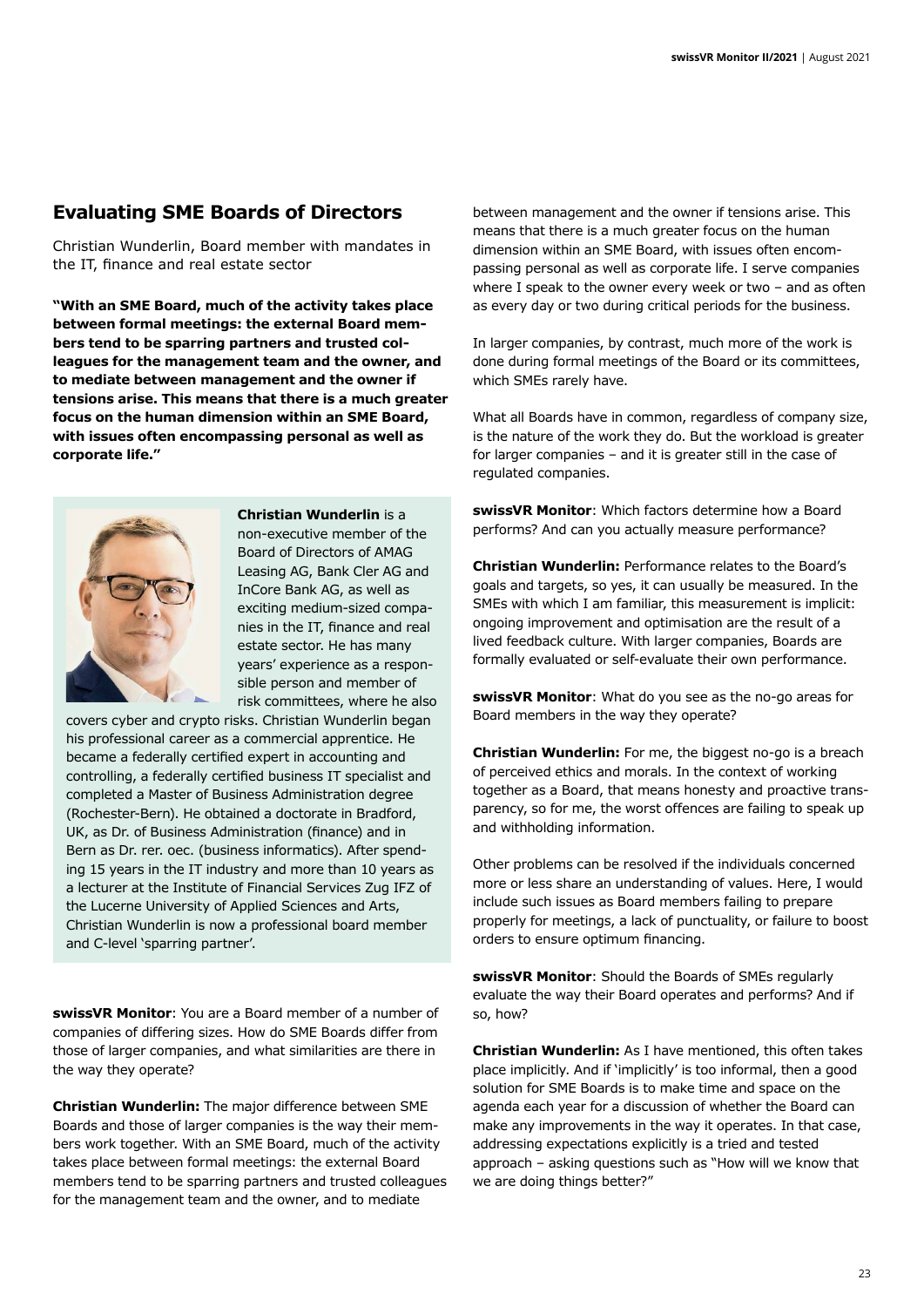In Boards that find it difficult to create an open culture of feedback, external evaluation is one way of optimising their work. The findings of any evaluation are crucial, and where external evaluations create added value, such as boosting cooperation, enhancing strategy formulation or preparing more efficiently, then this is a good option.

I have found external evaluation works best through 360-degree assessments: responses are anonymous because of the hierarchy and business basis of the company, so they are also more honest. But if such evaluations are to serve the company's goals, it is important that expectations of the role of the Board are very clearly defined and transparent to all those taking part. Otherwise, respondents will use very different criteria, diluting the clarity of the findings.

**swissVR Monitor**: Are there differences between sectors that influence the way a Board works together and performs?

**Christian Wunderlin:** If Board members' skills are complementary and the Board has identified ways of optimising cooperation under the leadership of a competent President, then the only major influence I would identify is regulation. Boards in regulated sectors have to focus on a lot of mandatory issues, and this workload can impact on their performance.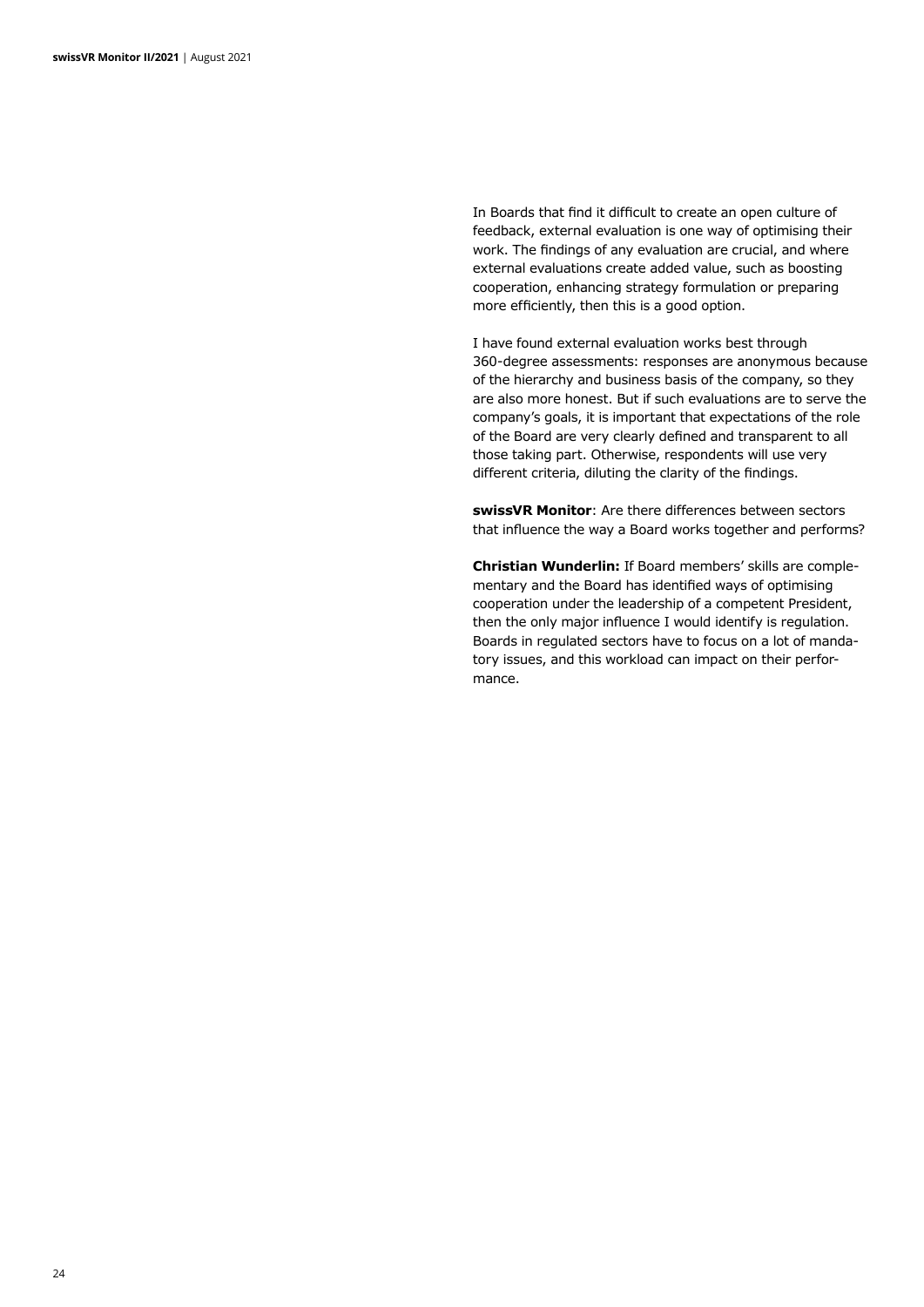**swissVR Monitor II/2021** | August 2021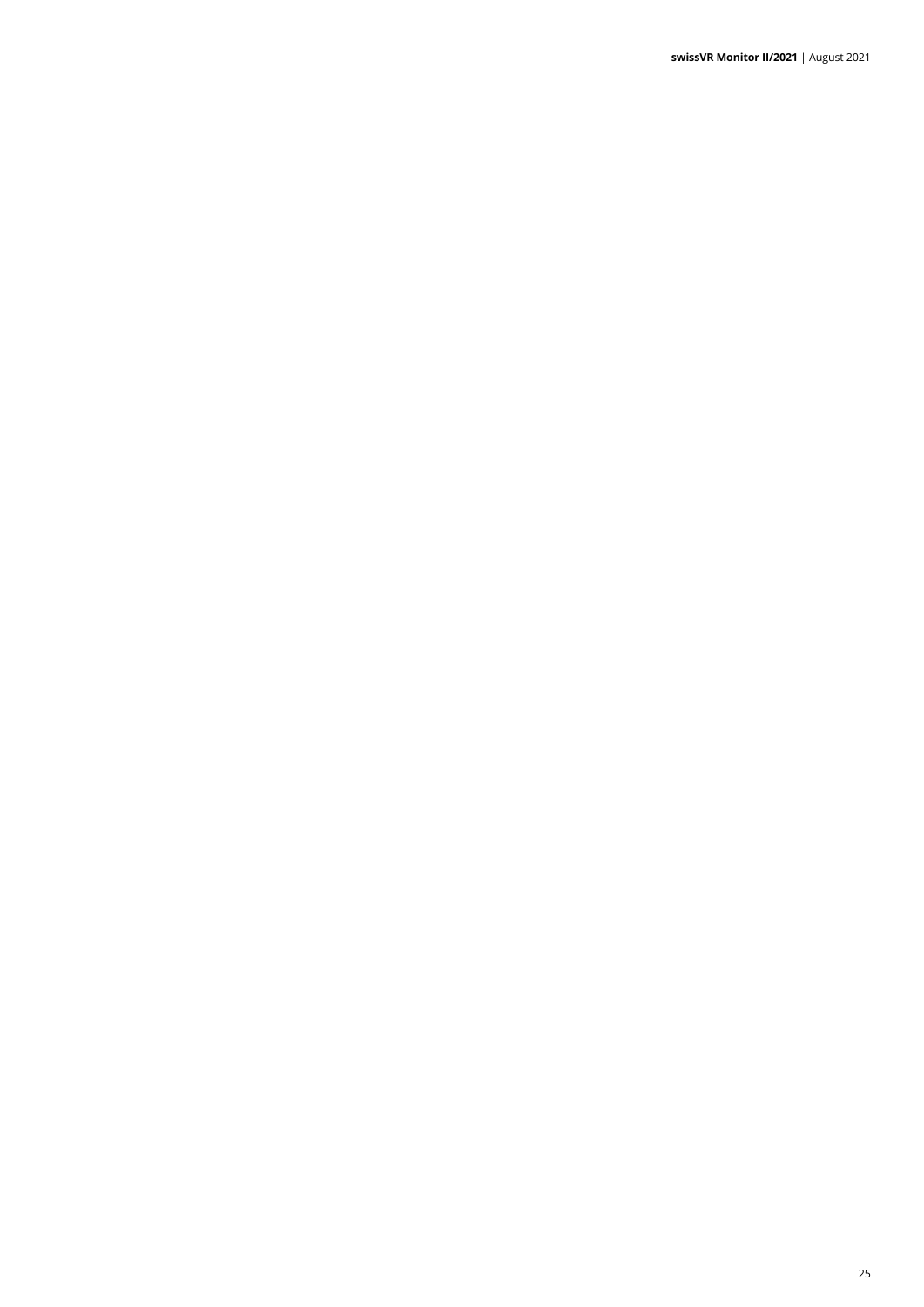**swissVR Monitor II/2021** | August 2021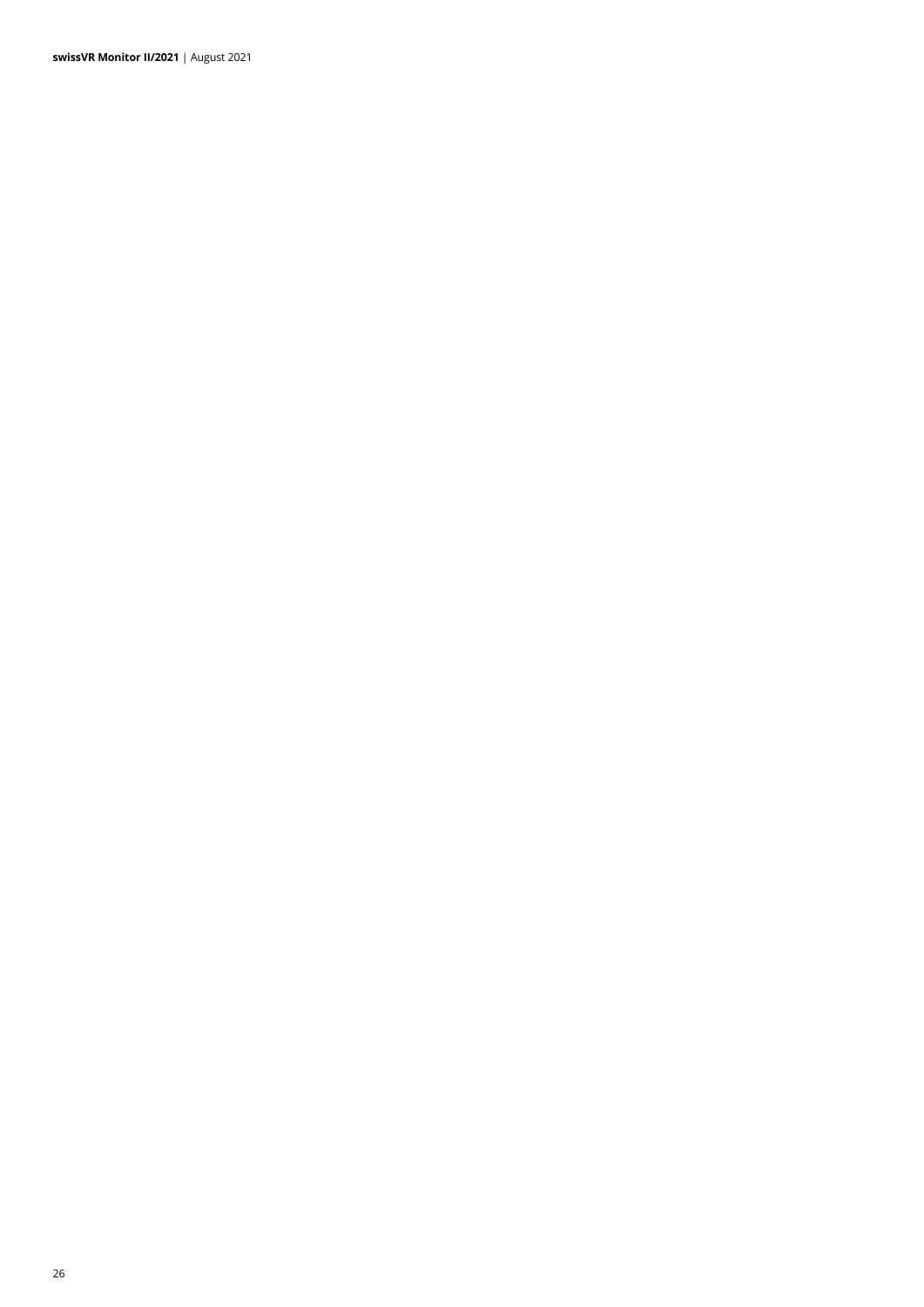# Contacts and authors

### **swissVR**

**Cornelia Ritz Bossicard** President swissVR +41 41 757 67 11 cornelia.ritz@swissvr.ch

**Nicola Leuenberger** CEO swissVR +41 41 757 67 27 nicola.leuenberger@swissvr.ch

### **Deloitte AG**

**Reto Savoia** CEO Deloitte Schweiz +41 58 279 60 00 rsavoia@deloitte.ch

**Dr. Michael Grampp** Chief Economist and Head of Research +41 58 279 68 17 mgrampp@deloitte.ch

**Dr. Daniel Laude** Economist Research Team +41 58 279 64 35 dlaude@deloitte.ch

## **Hochschule Luzern**

**Prof. Dr. Christoph Lengwiler**

Lecturer (external) at the Institute of Financial Services Zug (IFZ), Lucerne University of Applied Sciences and Arts and Vice-President swissVR +41 41 757 67 51 christoph.lengwiler@hslu.ch

This publication is generally produced. We recommend that you seek professional advice before you pursue or approve business on the basis of the contents of this publication. swissVR, Deloitte AG and the Lucerne University of Applied Sciences and Arts accept no responsibility and refuse any liability for losses that result if an individual pursues or approves business on the basis of the information in this publication.

**swissVR** is an association of Board members – from Board members for Board members – attractive – independent – focused – across Switzerland. With its offering, the association contributes to professionalising Board member activities in Switzerland. swissVR enables its members to share their experience with Board members from all sectors of the Swiss economy. It also offers its approximately 1,000 members information and training tailored to their needs. swissVR is targeted exclusively at individuals with an active Board mandate. Detailed information on swissVR can be found at [www.swissvr.ch.](http://www.swissvr.ch)

Deloitte AG is an affiliate of Deloitte NSE LLP, a member firm of Deloitte Touche Tohmatsu Limited ("DTTL"), a "UK private company limited by guarantee". DTTL and its member companies are legally independent and stand-alone companies. DTTL and Deloitte NSE LLP themselves provide no services to clients. A detailed description of their legal structures can be found at [www.deloitte.com/ch/about](http://www.deloitte.com/ch/about). Deloitte AG is a supervised audit firm approved by the Federal Audit Authorities (RAB) and FINMA, the Federal Financial Markets Supervisory Authority.

The **Hochschule Luzern** is the University of Applied Sciences and Arts of the six Central Swiss cantons. It is the largest educational institution in Central Switzerland and has around 7,700 students attending courses and 4,700 in continuing education programmes. It is currently engaged in almost 500 research projects and has a staff of nearly 1,900. The Institute of Financial Services Zug (IFZ) of the Hochschule Luzern – Wirtschaft focuses on governance, risk and compliance and offers continuing education for Board members in these areas, including the Certificate of Advanced Studies for members of Boards of Directors (CAS Verwaltungsrat). Detailed information can be found at [www.hslu.ch/ifz-verwaltungsrat](http://www.hslu.ch/ifz-verwaltungsrat) / [www.hslu.ch/cas-vr](http://www.hslu.ch/cas-vr) / [www.hslu.ch/ifz](http://www.hslu.ch/ifz)

© swissVR, Deloitte and the Lucerne University of Applied Sciences and Arts 2021. All rights reserved.